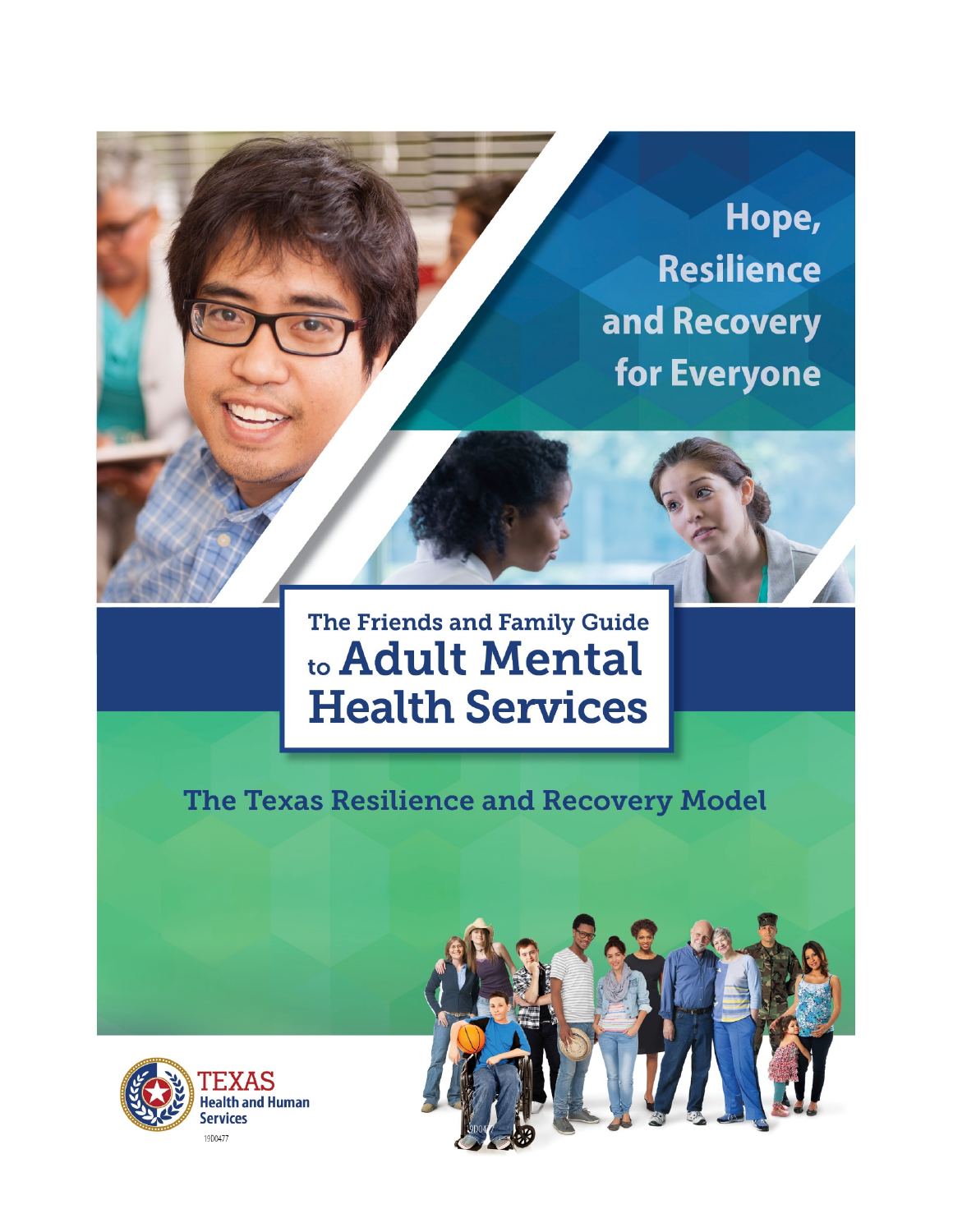# **Table of Contents**

| What if My Friend or Family Member is an Immediate Danger to Themselves     |  |
|-----------------------------------------------------------------------------|--|
| 2. Reaching Out for Local Help - Who to Contact 2                           |  |
| Do You Qualify for Mental Health Services? Introducing The Texas Resilience |  |
|                                                                             |  |
|                                                                             |  |
|                                                                             |  |
| Co-Occurring Psychiatric Substance Use Disorder 12                          |  |
| 5. Setting Goals and Choosing Strategies - Developing a                     |  |
|                                                                             |  |
|                                                                             |  |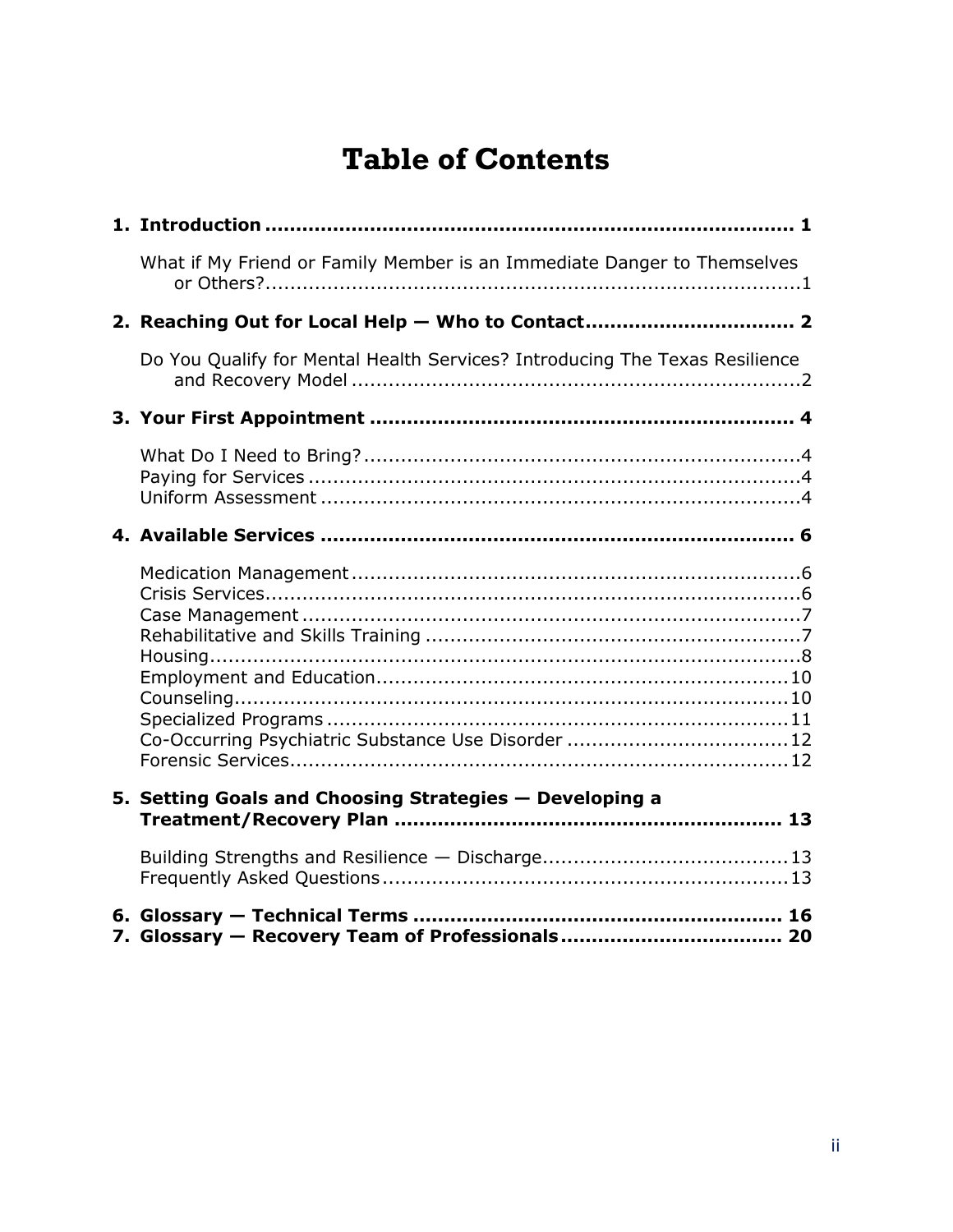#### <span id="page-2-0"></span>**1.Introduction**

Having mental health needs is common. National statistics estimate 18 percent of all Americans 18 and older  $-$  almost one in five adults  $-$  struggle with mental health problems every year (Mental Health America, 2018).

At some point, most people experience life events or changes that impact their mental health leading to negative changes in behavior, feelings, relationships and job performance. This could be a sign additional support or mental health services are needed. Early identification and treatment increases [resilience a](#page-19-0)nd the possibility of a quick recovery.

Your friend or family member is more than their mental health needs and their quality of life is important. They are a part of a family, a co-worker, and an important member of the community.

This guide helps you navigate adult mental health services in Texas and was developed by the Intellectual and Developmental Disabilities and Behavioral Health Services Section of the Texas Health and Human Services Commission.

### <span id="page-2-1"></span>**What if My Friend or Family Member is an Immediate Danger to Themselves or Others?**

If your friend or family member is in crisis:

- Call the crisis hotline at your local mental health authority or local behavioral health authority; or
- $\bullet$  Call 911

#### **How Do I Know if My Friend or Family Member Needs Crisis Services?**

A person is in urgent need of mental health crisis services if they:

- Are an immediate danger to themselves or others
- Are at risk of serious mental or physical deterioration
- Believe they are a danger to themselves or others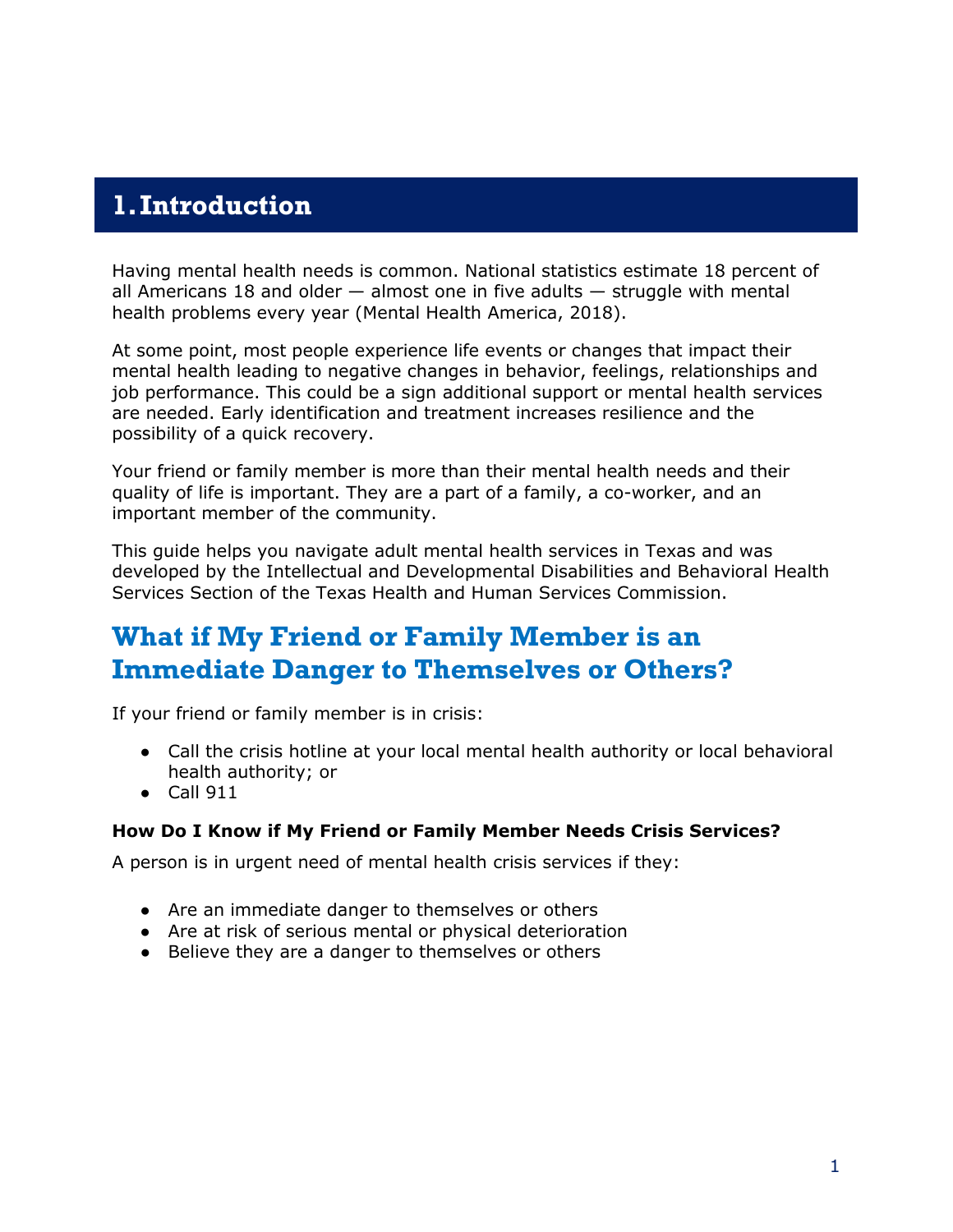# <span id="page-3-0"></span>**2.Reaching Out for Local Help — Who to Contact**

Texas Health and Human Services contracts with 37 Local Mental Health Authorities (LMHA) and two Local Behavioral Health Authorities (LBHA) to deliver mental health services in communities across Texas. There are several ways to locate the LMHA/LBHA in your area:

- Online: [apps.hhs.texas.gov/contact/search.cfm](https://apps.hhs.texas.gov/contact/search.cfm)
	- This site will allow you to locate the center by entering your county, city or ZIP code.
	- You can also call the referral line of the LMHA/LBHA in your area for confidential help 24/7.
- Phone: Call 2-1-1 and ask for the LMHA/LBHA in your area.

<span id="page-3-1"></span>Once you have identified your LMHA/LBHA, give them a call.

#### **Do You Qualify for Mental Health Services? Introducing The Texas Resilience and Recovery Model**

In Texas, the service delivery system for community-based mental health services is the Texas Resilience and Recovery (TRR) model. The TRR model acknowledges that people experiencing mental health issues are on a continuum of mental health and have natural supports and strengths which should be built upon to foster recovery. The modern framework of the TRR system uses an intensity-based approach to service delivery.

If a person is experiencing disruption in their daily life because of their mental illness, they might qualify for mental health services. A licensed clinician will meet with them to determine their mental health diagnosis and treatment needs.

#### **The Screening and Assessment Process**

For a person to qualify for TRR Mental Health Services, they:

- Must be a Texas resident (the person doesn't need to prove they are a Texas resident; their statement is sufficient)
- Must meet financial criteria
- Must qualify for mental health services as determined by a uniform assessment. More information on levels of care can be found at [Utilization](https://hhs.texas.gov/doing-business-hhs/provider-portals/behavioral-health-services-providers/behavioral-health-provider-resources/utilization-management-guidelines-manual)  [Management Guidelines and Manual webpage.](https://hhs.texas.gov/doing-business-hhs/provider-portals/behavioral-health-services-providers/behavioral-health-provider-resources/utilization-management-guidelines-manual)

The [Adult Needs and Strengths Assessment](#page-5-3) is completed at the initial visit and periodically through treatment. The questions are the same ones asked during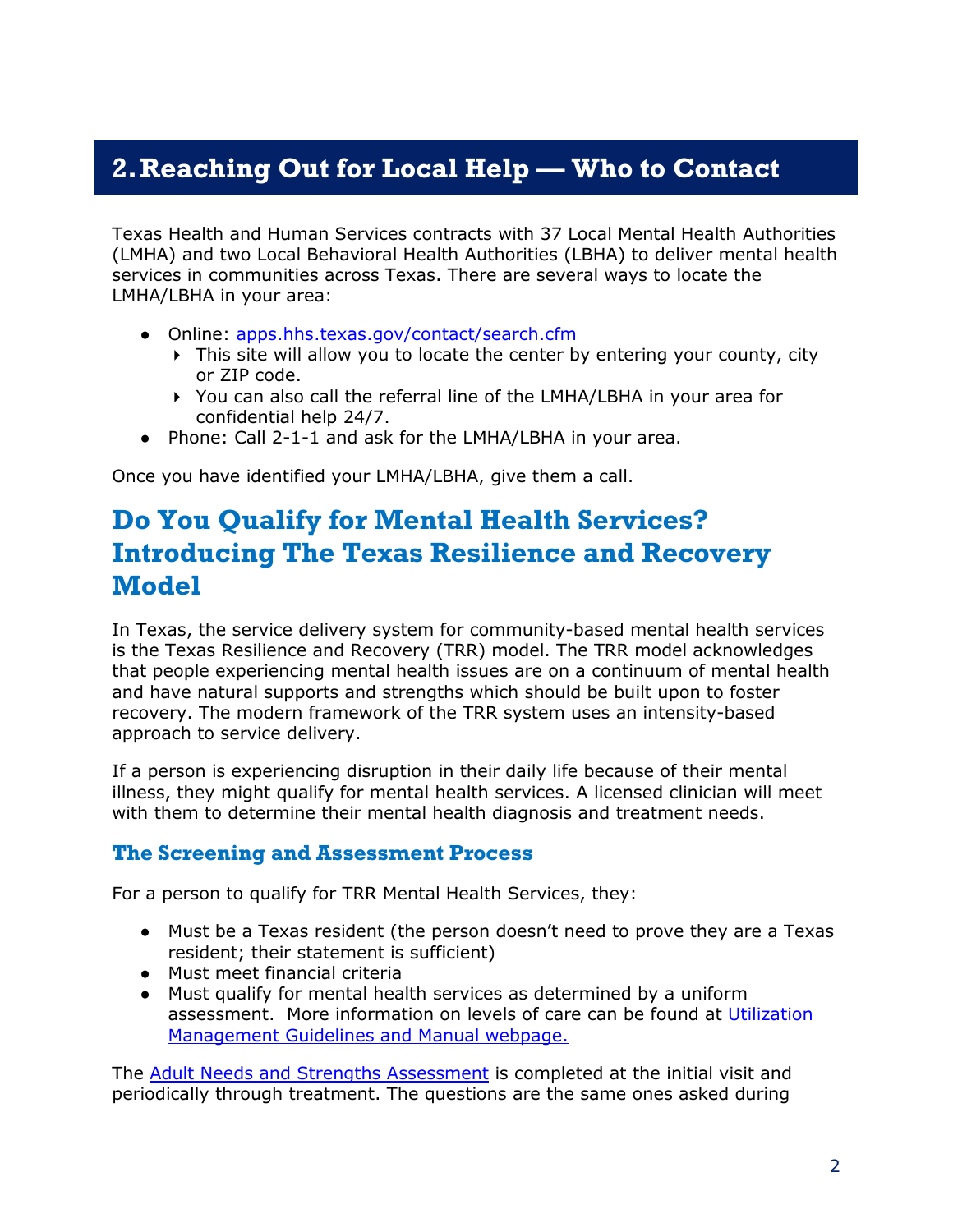intake, where someone from the treatment/recovery team will complete this assessment. The assessment identifies which services best meet ongoing needs and helps track the progress toward recovery goals.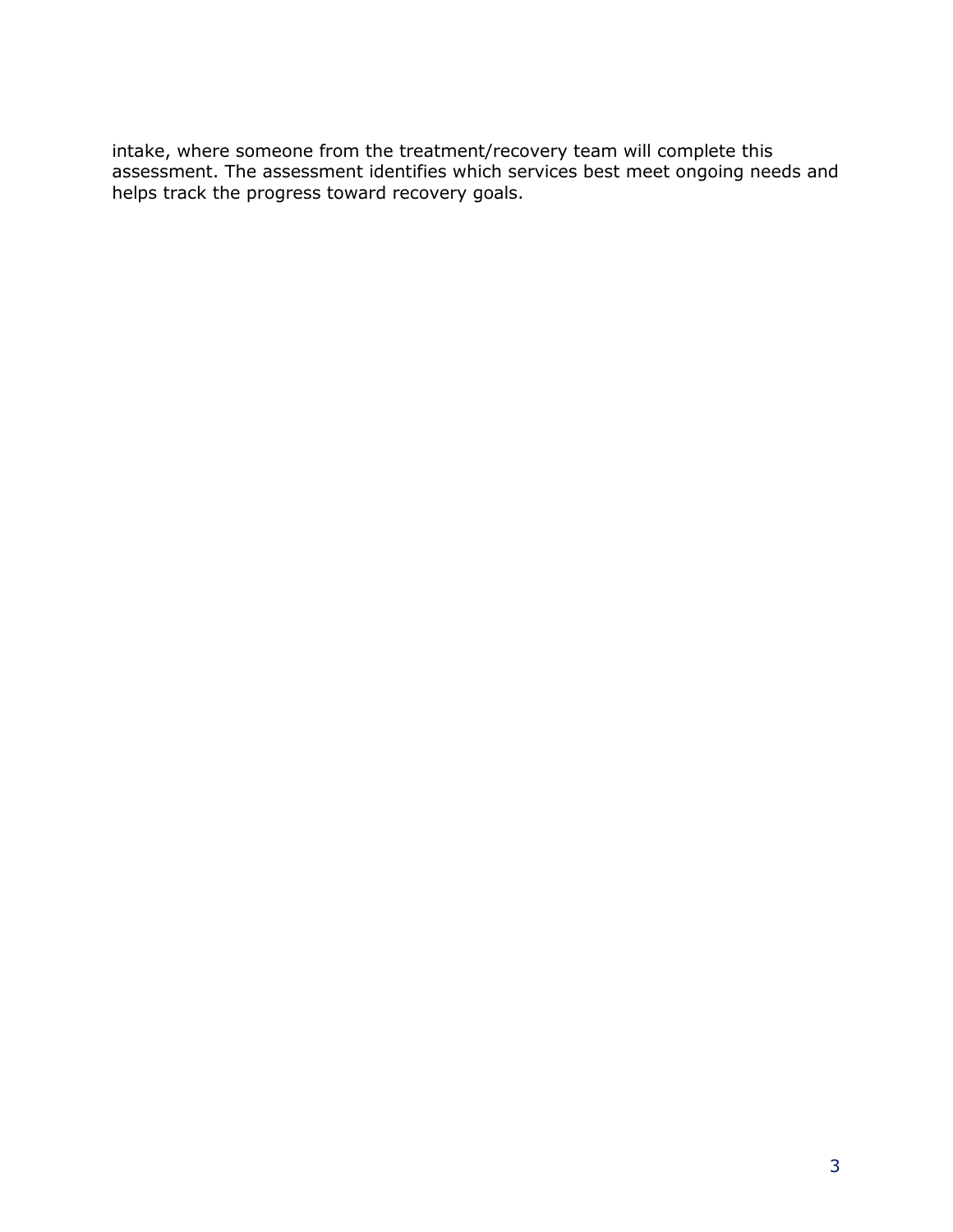### <span id="page-5-0"></span>**3.Your First Appointment**

### <span id="page-5-1"></span>**What Do I Need to Bring?**

If this is an intake appointment (to enroll you, or your friend, or family member in services for the first time or to re-enroll after a long break), bring the following with you to the appointment:

- Photo ID
- Proof of income (most current pay stub)
- Most current Medicaid card (if applicable)
- Proof of residence for last 30 days (utility bill or rental agreement)
- Name, address and phone number of any physician who has treated the person enrolling
- A list of all medications the person is taking or has taken
- A list that includes dates of any psychiatric hospitalizations for the person enrolling

### <span id="page-5-2"></span>**Paying for Services**

Local mental health and behavioral health authorities complete a financial assessment for people seeking and receiving mental health services. Providers will first try to pay for services with federal Medicare or Medicaid funds, or bill a thirdparty resource such as private health insurance. A person might be asked to contribute to the cost of their own care, depending on their financial situation. People are charged for services based on their ability to pay.

### <span id="page-5-3"></span>**Uniform Assessment**

Your friend or family member will meet with a clinician who will complete a uniform assessment to recommend appropriate services through a level of care. The uniform assessment includes a tool called the "Adult Needs and Strengths Assessment (ANSA)." The ANSA is detailed and might ask questions that make your friend or family member uncomfortable or embarrassed. These questions are important to ask. The answers help identify which services are most likely to meet their needs. The information provided is kept confidential within the limits of the law.

**Clients are reassessed periodically to keep track of any changes that might have happened throughout their treatment/recovery plan.** This also helps track their strengths and progress they have made toward their [recovery.](#page-14-0)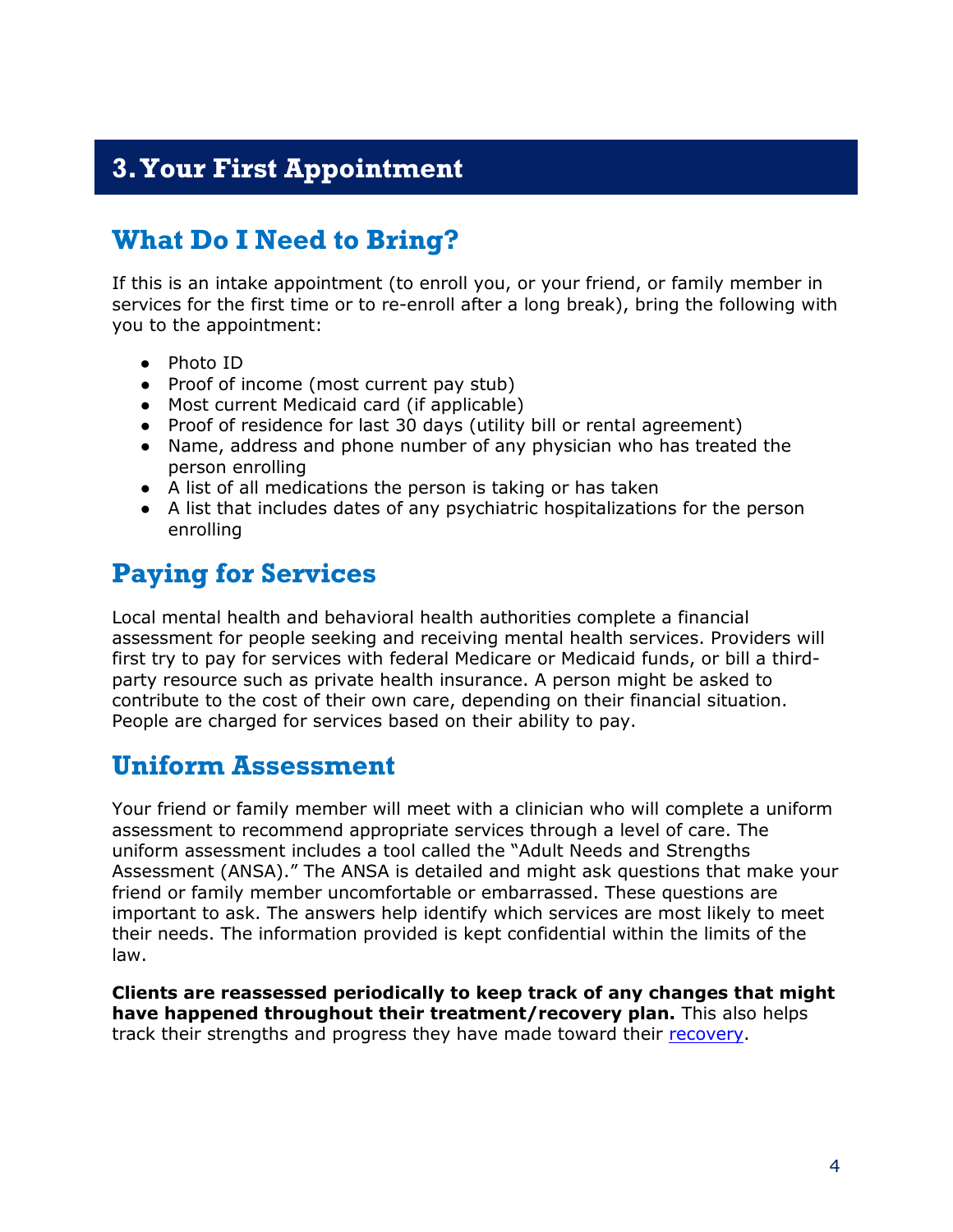#### **Assigning a Level of Care — Responding to the Level of Need**

The TRR adult mental health system has created levels of care (LOC) that respond to the person's identified needs. Everyone is unique, and so are their mental health needs. Some have intense and/or complex needs where a more intense level of care with a variety of complex services are more appropriate. However, when a person begins to build up resilience and has less complex needs, they will require a less intense level of care.

To learn more, visit the [Utilization Management Guidelines and Manual](https://hhs.texas.gov/doing-business-hhs/provider-portals/behavioral-health-services-providers/behavioral-health-provider-resources/utilization-management-guidelines-manual) webpage.

#### **Person-Centered Recovery Planning**

After an appropriate LOC is identified for you or your loved one, the personcentered planning (PCRP) begins where the person in services is in the driver's seat of their own recovery. PCRP uses a collaborative process in developing the recovery plan between the person, the treatment provider and person's natural supports. The goal of PCRP is to help the person achieve their goals along the journey to recovery.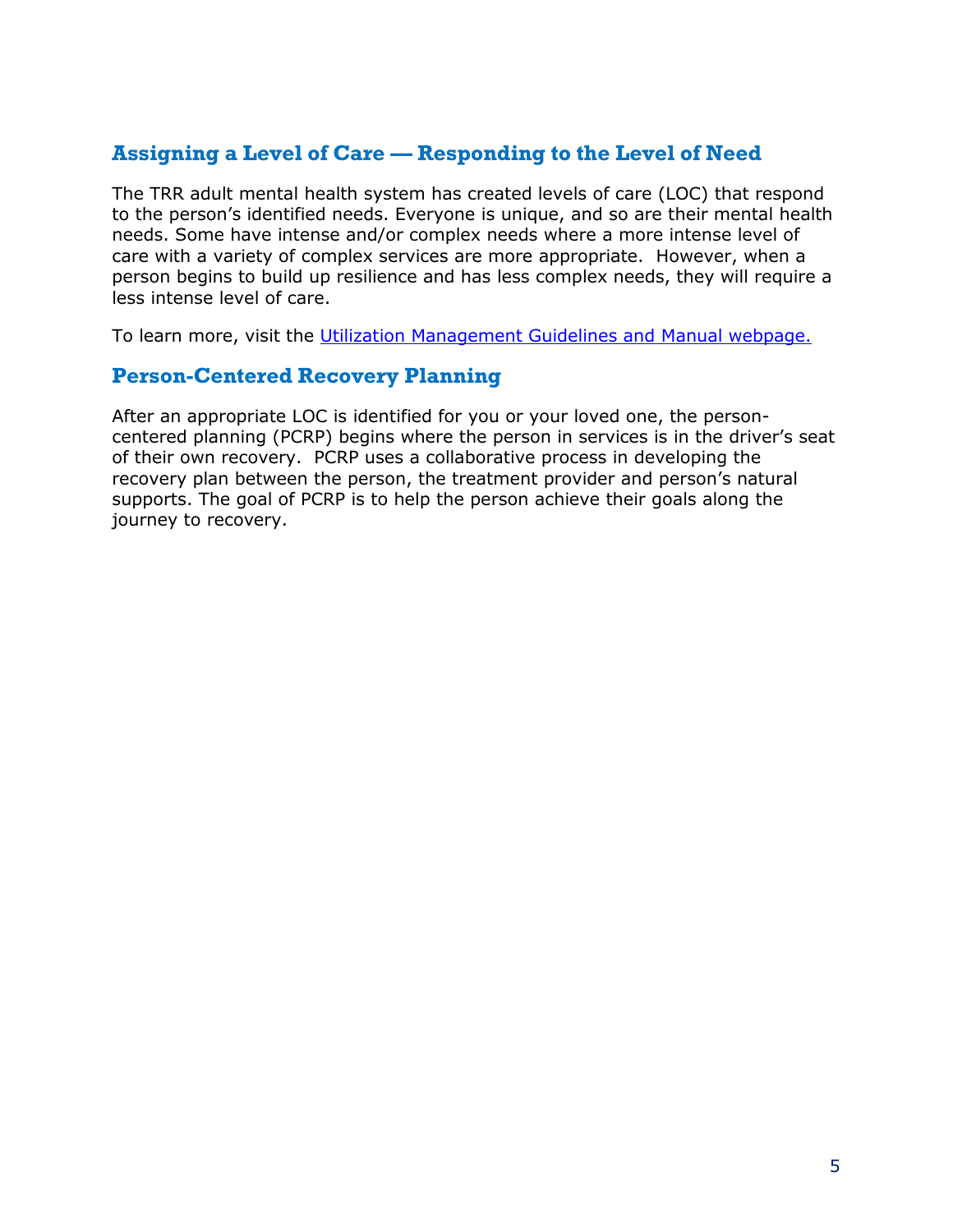# <span id="page-7-0"></span>**4.Available Services**

### <span id="page-7-1"></span>**Medication Management**

- **Medication Training and Support:** This service offers information about medications and their possible side effects. This service is available in Levels of Care (LOC) 1M, 1S, 2, 3, 4 and 5. To learn more, visit the Medication [Management](https://hhs.texas.gov/services/mental-health-substance-use/adult-mental-health/adult-mental-health-medication-management) webpage.
- **Pharmacological Management:** This service, provided by a physician or other prescribing professional, deals with the management of psychoactive drugs to treat the signs and symptoms of mental illness. This is available in all service levels. This service is available in all LOCs.

To learn more, visit the **Adult Services Array** webpage.

#### <span id="page-7-2"></span>**Crisis Services**

- **Crisis Follow-up and Relapse Prevention:** Services provided to people who are not an imminent danger of harm to themselves or others, but need help to avoid recurrence of the crisis event. This services helps:
	- Improve the person's reaction to the situation that led to the crisis event.
	- **Ensure stability.**
	- $\triangleright$  Prevent future crisis events.

Ongoing assessments determine crisis status and needs. They also provide up to 30 days of brief, solution-focused interventions to the person and their families. It helps in developing problem-solving techniques to help the person adapt and cope with the situation and stressors that led to the crisis event. The following services are available in all LOCs. To learn more, visit the Crisis [Units](https://hhs.texas.gov/services/mental-health-substance-use/mental-health-crisis-services/crisis-units) webpage.

- **Crisis Intervention:** Interventions in response to a crisis can be used to reduce symptoms of serious mental illness or emotional disturbance and to prevent admission to a more restrictive environment.
- **Crisis Residential Treatment:** Short-term, residential treatment close to home is provided for people with some risk of harm to themselves or others. These people might have fairly severe functional impairment and require direct supervision and care, but not hospitalization.
- **Crisis Stabilization Unit:** This service provides a short-term residential treatment to reduce acute symptoms of mental illness. Services are provided in a safe environment. Treatment is delivered by clinical staff supervised by a psychiatrist.
- **Crisis Transportation:** Transporting people receiving crisis or crisis followup and relapse prevention services from one location to another is a service. In accordance with state laws and regulations, transportation is provided by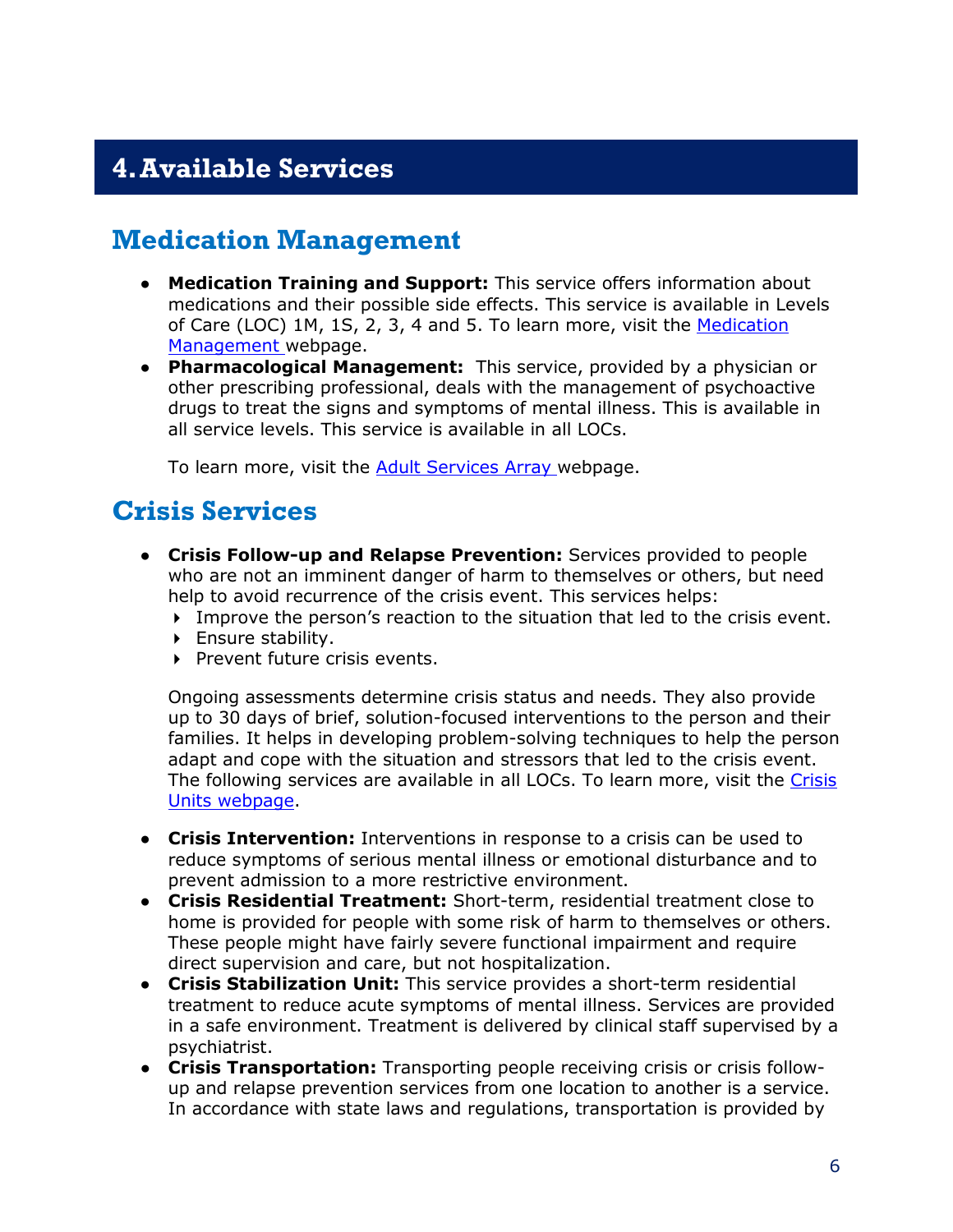law enforcement personnel or, when appropriate, by ambulance or qualified staff.

- **Extended Observation:** An up-to-48-hour emergency and crisis stabilization service. It provides emergency stabilization in a safe environment with clinicians (including medical and nursing professionals), supervised by a psychiatrist. There is immediate access to urgent or emergency medical evaluation and treatment, and people are transferred to a higher LOC when needed.
- **Mobile Crisis Outreach Team (MCOT):** A team of medical and mental health professionals who respond immediately to where a psychiatric crisis is occurring. MCOT is available 24/7 and responds to calls from the home, school, street or clinic. To learn more, visit the [Mobile Crisis Awareness Team](https://hhs.texas.gov/services/mental-health-substance-use/mental-health-crisis-services/mobile-crisis-outreach-teams) [webpage.](https://hhs.texas.gov/services/mental-health-substance-use/mental-health-crisis-services/mobile-crisis-outreach-teams)

### <span id="page-8-0"></span>**Case Management**

- **Routine Case Management:** Services that are primarily done on-site (at the LMHA/LBHA facility) that assist in gaining and coordinating access to necessary care and services that are appropriate to a person's needs. Available in LOCs 1M, 1S, 2, 5 and Adult Early Onset. To learn more, visit the [Case Management](https://hhs.texas.gov/services/mental-health-substance-use/adult-mental-health/adult-mental-health-case-management) webpage.
- **Intensive Case Management:** Services that are primarily done in the community that assist a person in gaining and coordinating access to necessary care and services that are appropriate to their needs. Available in LOC-Transition Age Youth.

#### <span id="page-8-1"></span>**Rehabilitative and Skills Training**

- **Psychosocial Rehabilitation:** Social, educational, vocational, behavioral and cognitive interventions provided by members of a person's treatment/recovery team that help improve their ability to develop and maintain relationships and independent living skills. They also increase people's abilities to reach educational and occupational goals, as well as secure housing. This service includes treatment/recovery planning to facilitate recovery. It is available in LOCs 3, 4 and 5. To learn more, visit the [Adult Services Array](https://hhs.texas.gov/services/mental-health-substance-use/adult-mental-health/adult-mental-health-medication-management) webpage.
- **Skills Training and Development:** Training that deals with serious mental illness and symptom-related problems that interfere with a person's functioning. It provides opportunities for the person to acquire and improve skills needed to function appropriately and independently, and facilitate their community integration. This service is available in LOCs 1S, 2 and 5. To learn more, visit the [Adult Services Array](https://hhs.texas.gov/services/mental-health-substance-use/adult-mental-health/adult-mental-health-medication-management) webpage.
- **Illness Management and Recovery (IMR):** IMR is a curriculum used during Skills Training and Development and Psychosocial Rehabilitation and is designed to help people with SMI work with professionals to reduce their susceptibility to the illness and cope with their symptoms. IMR helps people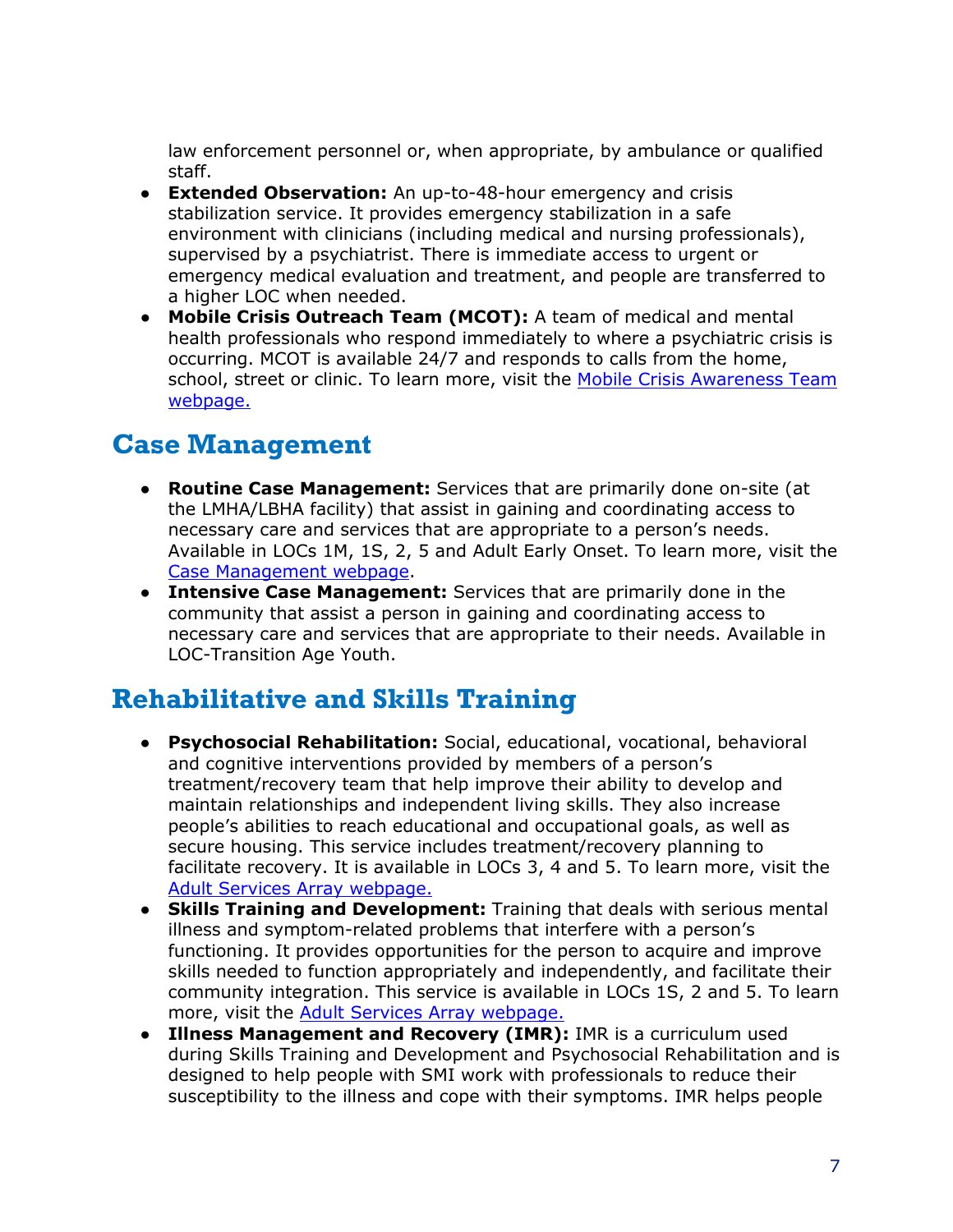discover or rediscover their strengths and abilities for pursuing personal goals and developing a sense of identity, allowing them to grow beyond their mental illness. This service is available in LOCs 1S, 2, 3, 4 and 5. To learn more, visit the [Evidence-Based Practices and Resources](https://hhs.texas.gov/about-hhs/process-improvement/behavioral-health-services/texas-resilience-recovery) webpage.

- **Supported Employment:** This program offers services designed to help people with serious mental illness (SMI) gain employment stability and provide individualized assistance to clients in choosing and obtaining competitive employment in regular community jobs. Activities include:
	- Developing skills to reduce or manage symptoms with SMI that might interfere with job performance.
	- Matching client skills and preferences to the best possible job match.
	- Assisting with job applications and interview preparation.
	- $\blacktriangleright$  Advocating with potential employers.
	- $\triangleright$  Providing unlimited job supports.
	- Approaching each job experience as a learning experience where there are no failures, only lessons learned by the person to add on to their skillset to help plan for their next job.

This service is available in LOCs 1S, 2, 3, 4, 5, AEO and TAY. To learn more, visit the [Supported Employment](https://hhs.texas.gov/services/mental-health-substance-use/adult-mental-health/adult-mental-health-supported-employment) webpage.

- **Permanent Supportive Housing:** This program offers activities to assist people in choosing, getting and keeping regular housing in the community. Services consist of assistance in finding and moving into habitable, integrated (for example, no more than 50 percent of units occupied by people with SMI) and affordable housing. This service is available in LOCs 1S, 2, 3, 4, 5, AEO and TAY. To learn more, visit the [Adult Mental Health Housing](https://hhs.texas.gov/services/mental-health-substance-use/adult-mental-health/adult-mental-health-housing) webpage.
- **Peer Support:** An evidence-based mental health model of care which consists of a qualified peer support provider with lived experience who assists people with their recovery from mental illness and substance use disorders. As an adjunct to professional clinical services offered by other team members, peer support is the process of giving and receiving encouragement and assistance to achieve long-term recovery. Peers offer emotional support, share knowledge, teach skills, provide practical assistance, and connect people with resources, opportunities and communities of support. This service is available in LOCs 1M, 1S, 2, 3, 4, 5, AEO and TAY. To learn more, visit the [Adult Mental Health Peer Support](https://hhs.texas.gov/services/mental-health-substance-use/adult-mental-health/adult-mental-health-peer-support) webpage.

### <span id="page-9-0"></span>**Housing**

● **Healthy Community Collaborative (HCC):** The HCC program has services and supports for people experiencing homelessness with mental illness and/or substance use disorders including assistance with housing. Partners work together to help people get quality care and to help them understand the care they received. This service is available in all LOCs. To learn more, visit the [Adult Mental Health Housing](https://hhs.texas.gov/services/mental-health-substance-use/adult-mental-health/adult-mental-health-housing) webpage.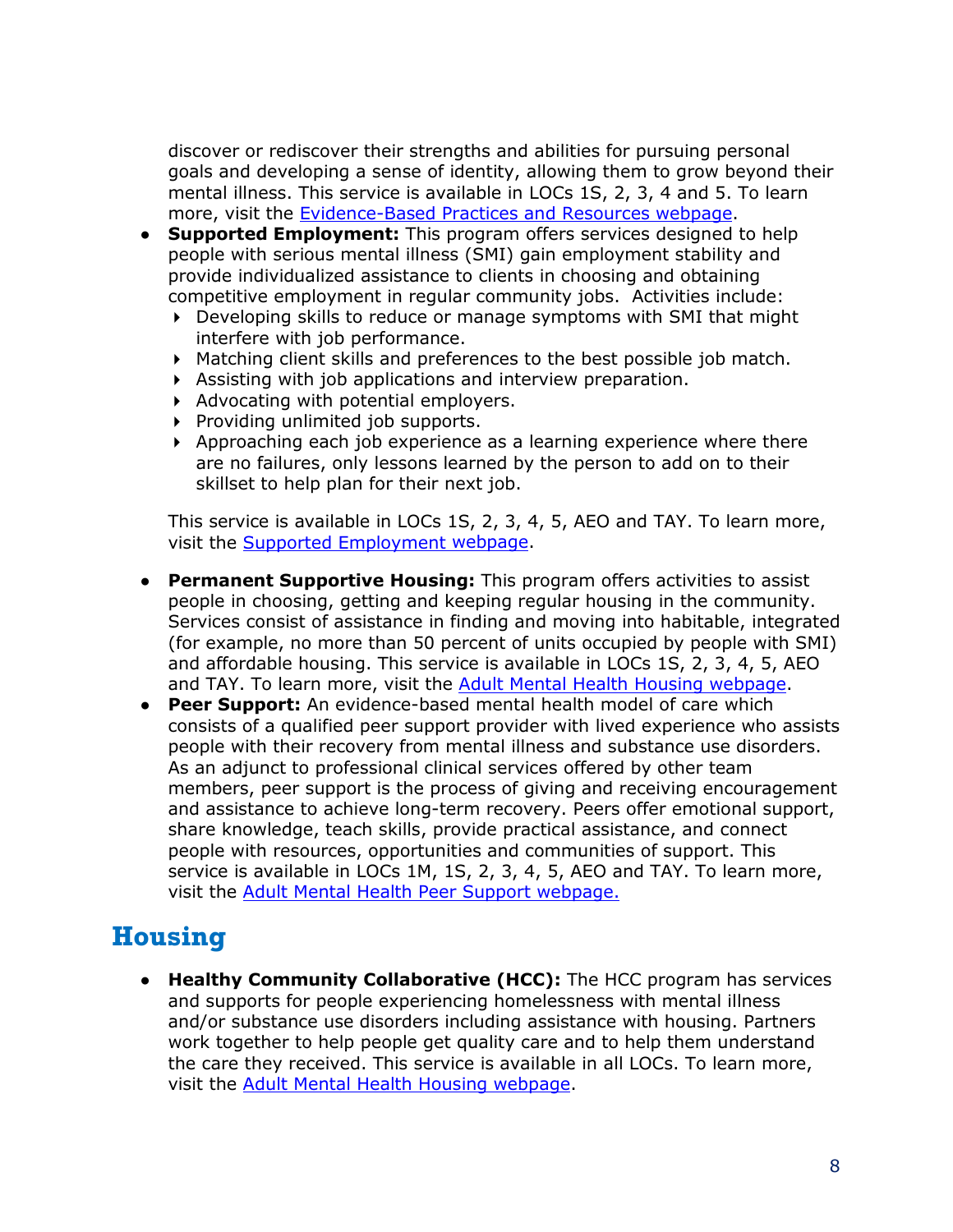- **Permanent Supportive Housing:** This program offers activities to assist people in choosing, getting and keeping regular housing in the community. Services consist of assistance in finding and moving into habitable, integrated (for example, no more than 50 percent of units can be occupied by people with SMI) and affordable housing. This service is available in LOCs 1S, 2, 3, 4, 5 and Adult Early Onset. To learn more, visit the [Adult Mental Health](https://hhs.texas.gov/services/mental-health-substance-use/adult-mental-health/adult-mental-health-housing)  [Housing](https://hhs.texas.gov/services/mental-health-substance-use/adult-mental-health/adult-mental-health-housing) webpage.
- **Section 811:** This program provides rental assistance to people with disabilities who have low-income and are linked to long-term services. Availability of services is dependent on LOC and program availability (location). To learn more, visit the [Adult Mental Health Housing](https://hhs.texas.gov/services/mental-health-substance-use/adult-mental-health/adult-mental-health-housing) webpage.
- **Supported Housing Rental Assistance:** This type of assistance consists of funds provided to LMHA/LBHAs to assist people with SMI who are experiencing homelessness or at risk for becoming homeless. Funds are used for one-time/time-limited payments to keep people housed or moved quickly into housing, depending on the person's identified need. Other eligibility requirements apply and can be discussed through your LMHA/LBHA. Availability of services is dependent on LOC and program availability (location). To learn more, visit the **[Adult Mental Health Housing](https://hhs.texas.gov/services/mental-health-substance-use/adult-mental-health/adult-mental-health-housing) webpage**.
- **Project Access:** This housing program is administered by the Texas Department of Housing and Community Affairs in partnership with HHSC. It provides 10 Housing Choice Vouchers (tenant-based rental assistance) and support services provided by the LMHA/LBHA to people residing in or recently discharged from a state-funded psychiatric hospital bed. This service is available in all LOCs. To learn more, visit the [Adult Mental Health Housing](https://hhs.texas.gov/services/mental-health-substance-use/adult-mental-health/adult-mental-health-housing) webpage.
- **Projects for Assistance in Transition from Homelessness:** The PATH program provides eligible services to people experiencing homelessness, or at imminent risk of becoming homeless, and who have serious mental illnesses (eligible people might also have co-occurring substance use disorders). PATH offers the following services:
	- ▶ Outreach
	- Screening, diagnostic assessment and treatment
	- Habitation and rehabilitation
	- Community mental health services
	- ▶ Outpatient alcohol or drug treatment
	- Case management
	- Referral for primary health services, job training, educational services, human immunodeficiency virus (HIV) prevention activities, and relevant housing services
	- Assistance in obtaining income support services, including Supplemental Security Income and representative payee per appropriate regulations
	- Housing services, including planning for housing
	- ▶ Technical assistance in applying for housing assistance
	- Coordination of housing and services (improvement in coordinating these services). To learn more, visit the [Adult Mental Health Housing](https://hhs.texas.gov/services/mental-health-substance-use/adult-mental-health/adult-mental-health-housing) webpage.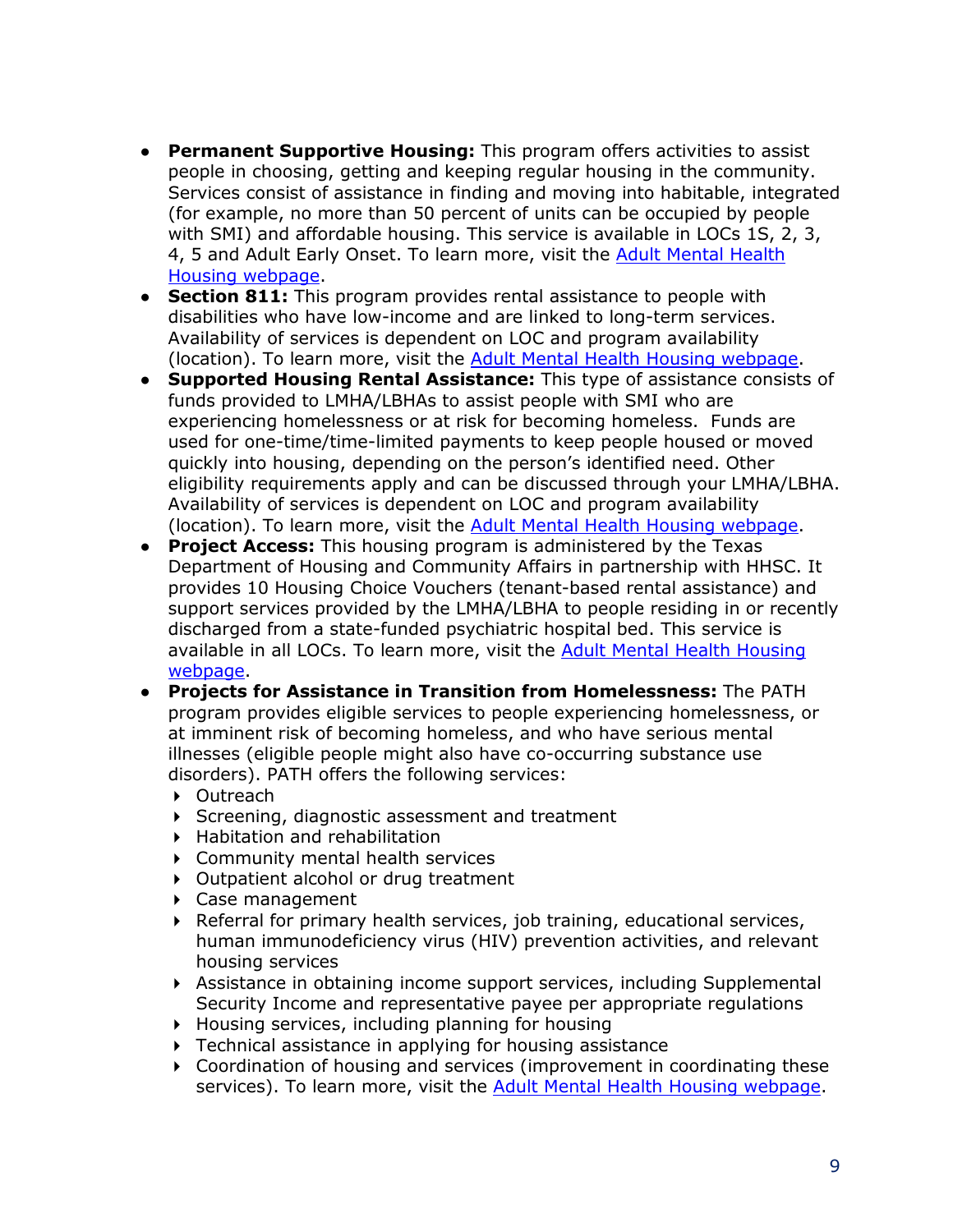### <span id="page-11-0"></span>**Employment and Education**

- **Supported Employment:** This program offers services designed to help people with SMI gain employment stability and provide individualized assistance to clients in choosing and obtaining competitive employment in regular community jobs. Activities include:
	- Developing skills to reduce or manage symptoms with SMI that might interfere with job performance.
	- Matching client skills and preferences to the best possible job match.
	- Assisting with job applications and interview preparation.
	- $\blacktriangleright$  Advocating with potential employers.
	- $\triangleright$  Providing unlimited job supports.
	- $\triangleright$  Approaching each job experience as a learning experience where there are no failures, only lessons learned by the person to add on to their skillset to help plan for their next job.

This service is available in LOCs 1S, 2, 3, 4, 5, AEO and TAY. To learn more, visit the [Supported Employment](https://hhs.texas.gov/services/mental-health-substance-use/adult-mental-health/adult-mental-health-supported-employment) webpage.

- **Supported Education:** These services can be offered together with Supported Employment to help people pursue their educational goals. These services encourage people to think about and plan for their future, and promote career development to improve long-term work opportunities. This service is available in LOCs 1S, 2, 3, 4, 5, AEO and TAY.
- **Consumer Benefits:** People receiving services are routinely referred to the LMHA/LBHA's consumer benefits office. The benefits officer helps the person apply for Supplemental Security Income or Supplemental Security Disability Income. A benefits officer will help people with the claims process, review the claims, take notes and offer feedback to help people get the benefits they need. This service is available in all LOCs.

# <span id="page-11-1"></span>**Counseling**

- **Cognitive Behavioral Therapy (CBT):** Person, family and group therapy used to lessen a person's symptoms of mental illness. It is also used to increase the person's ability to perform activities of daily living. CBT is the preferred treatment for adult counseling. This service includes treatment/recovery planning to improve recovery and resiliency. This service is available in LOCs 2, 4 and 5. To learn more, visit the [Adult Mental Health](https://hhs.texas.gov/services/mental-health-substance-use/adult-mental-health/adult-mental-health-counseling)  [Counseling](https://hhs.texas.gov/services/mental-health-substance-use/adult-mental-health/adult-mental-health-counseling) webpage.
- **Cognitive Processing Therapy (CPT):** Person therapy that aims to reduce or eliminate a person's symptoms of post-traumatic stress disorder. CPT is the favored treatment for adults with PTSD, including military veterans. This service includes treatment/recovery planning to improve recovery and resiliency. This service is available in LOCs 1S, 2, 3, 4 and 5. To learn more, visit the [Adult Mental Health Counseling](https://hhs.texas.gov/services/mental-health-substance-use/adult-mental-health/adult-mental-health-counseling) webpage.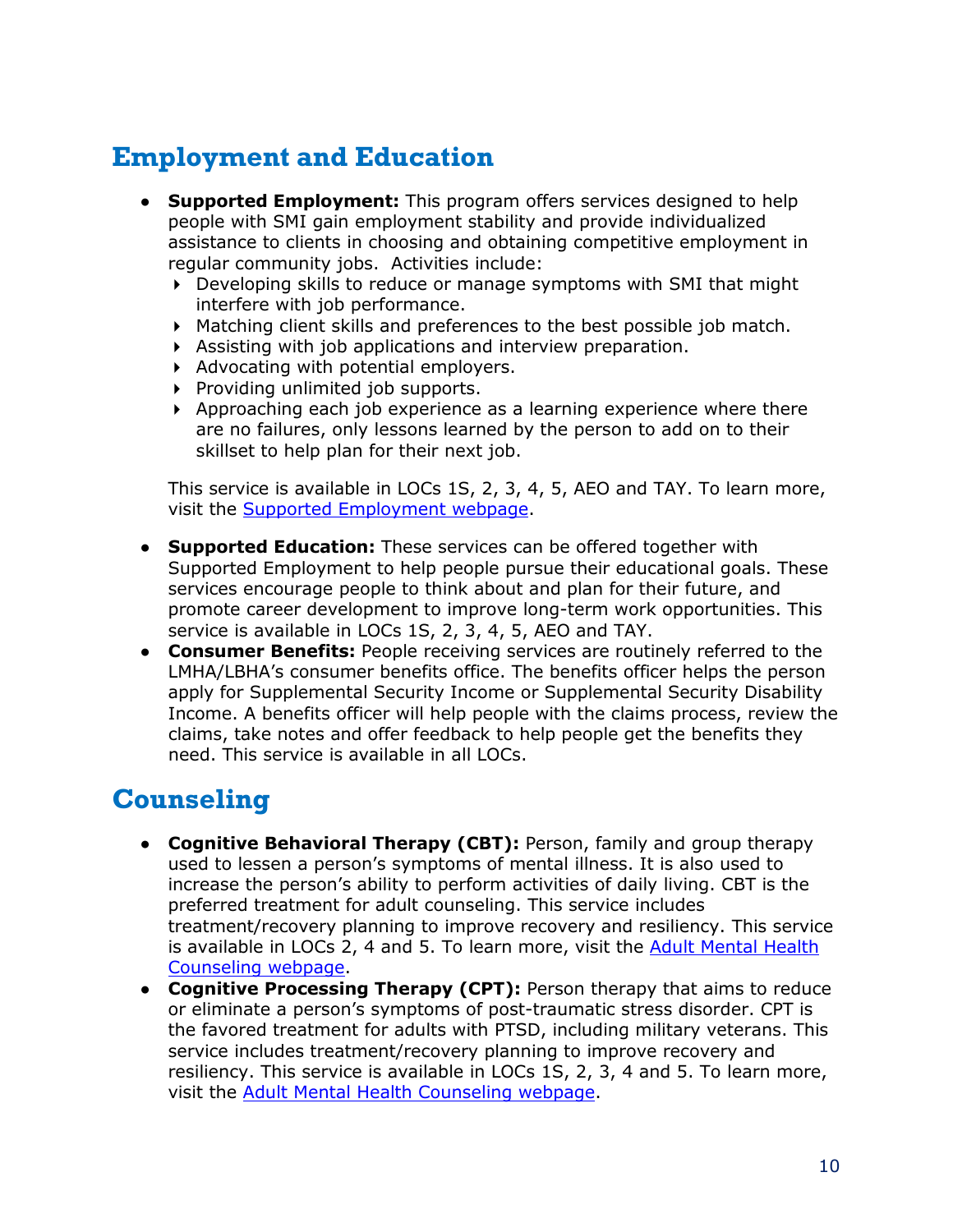# <span id="page-12-0"></span>**Specialized Programs**

- **Assertive Community Treatment (ACT):** An evidence-based practice that uses the person-centered recovery planning model. People who receive ACT services have a serious mental illness that gets in the way of living a quality life. Most have not improved after using traditional outpatient programs. ACT's goal is to facilitate community living, psychosocial rehabilitation and recovery. This program is available in LOC-4. To learn more, visit the [Assertive Community Treatment](https://hhs.texas.gov/services/mental-health-substance-use/adult-mental-health/adult-mental-health-assertive-community-treatment) webpage.
- **Coordinated Specialty Care for First Episode of Psychosis (CSC):**  Coordinated Specialty Care is a team-based model designed to meet the needs of people between 15 and 30 years old who have experienced their first episode of psychosis within the past two years. CSC emphasizes shared decision-making and a recovery-focused approach. This program is available in LOC-Early Onset and at select locations across Texas. To learn more, visit the [Coordinated Specialty Care](https://hhs.texas.gov/services/mental-health-substance-use/adult-mental-health/adult-mental-health-coordinated-specialty-care-first-episode-psychosis) webpage.
- **Transition-Age Youth (TAY):** Transition-Age Youth is used to identify people between 18 and 20 years old. This age group undergoes tremendous changes in all domains of life and need to be identified and engaged early. TAY programs promote environments where youth can get skills necessary for success in adulthood by providing access to evidence-based assessments, treatment models and recovery services. These programs are available under LOC-TAY.
- **Home and Community-Based Services — Adult Mental Health (HBCS-AMH):** HCBS-AMH is a program that provides home and community-based services beyond traditional mental health services to adults with serious mental illness who meet additional needs-based criteria. The HCBS-AMH program provides an array of services, appropriate to each person's needs, to enable them to live and experience successful tenure in their chosen community. Services are designed to support long-term recovery from mental illness and include the following:
	- ▶ Recovery Management
	- HCBS-AMH Psychosocial Rehabilitation
	- Community Psychiatric Supports and Treatment
	- **Transition Assistance Service**
	- ▶ Substance Use Disorder Services
	- ▶ Peer Support
	- ▶ Employment Services
	- **Transportation Services**
	- Adaptive Aids
	- ▶ Supported Home Living
	- ▶ Home-Delivered Meals
	- ▶ Host Home/Companion Care
	- ▶ Respite Care (short-term)
	- Assisted Living
	- ▶ Supervised Living Services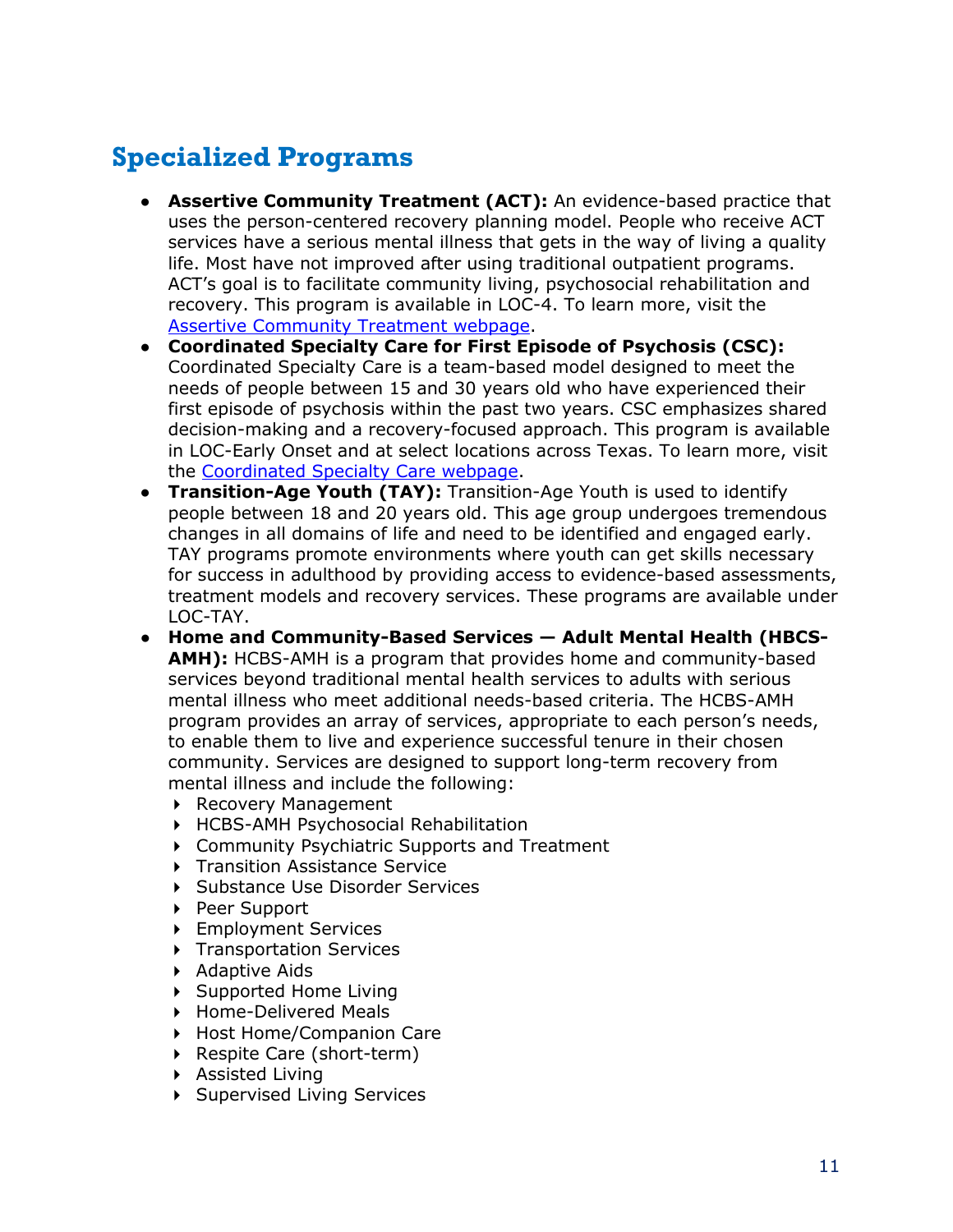- **Minor Home Modifications**
- $\triangleright$  Flex Funds
- $\triangleright$  Nursing

To learn more, visit the **Home and Community-based Services webpage**.

● **Peer Supported Community Re-entry**: A practice where qualified peer support providers work directly with incarcerated people before release from county jail to develop a treatment/recovery plan for transitioning back into the community and recovery-based, clinically appropriate services. The peer provider continues to support the person in their path to recovery, as they connect with services, housing, job development and integrate into positive, recovery-focused community settings.

### <span id="page-13-0"></span>**Co-Occurring Psychiatric Substance Use Disorder**

● **Co-Occurring Psychiatric Substance Use Disorder**: A coordinated service practice that focuses on people who have conditions of mental health and substance use disorders. This coordinated care promotes concurrent treatment of best practices to assist these people with their recovery. To learn more, visit the [Co-Occurring Psychiatric Substance Use Disorder](https://hhs.texas.gov/services/mental-health-substance-use/adult-substance-use/co-occurring-psychiatric-substance-use-disorder) webpage.

#### <span id="page-13-1"></span>**Forensic Services**

- **Outpatient Competency Restoration (OCR):** Provides community-based services designed to restore competency for people who have been found by the court to be incompetent to stand trial. These people must also have been found by the court not to be a danger to others. Those found appropriate for OCR are eligible for the full range of services available to other people receiving mental health services. This service is available in LOCs 3 and 4.
- **Jail-based Competency Restoration:** Provides jail-based competency restoration services designed to restore competency for people who have been found by the court to be incompetent to stand trial.
- **Texas Correctional Office on Offenders with Medical or Mental Impairments:** The Texas Correctional Office on Offenders with Medical or Mental Impairments contracts with LMHA/LBHAs to provide mental health services to people on probation or parole. The LMHA/LBHAs work closely with parole and probation officers to help the person comply with the conditions of his or her release, specifically, as it pertains to engaging in mental health treatment. This service is available in LOCs 3 and 4.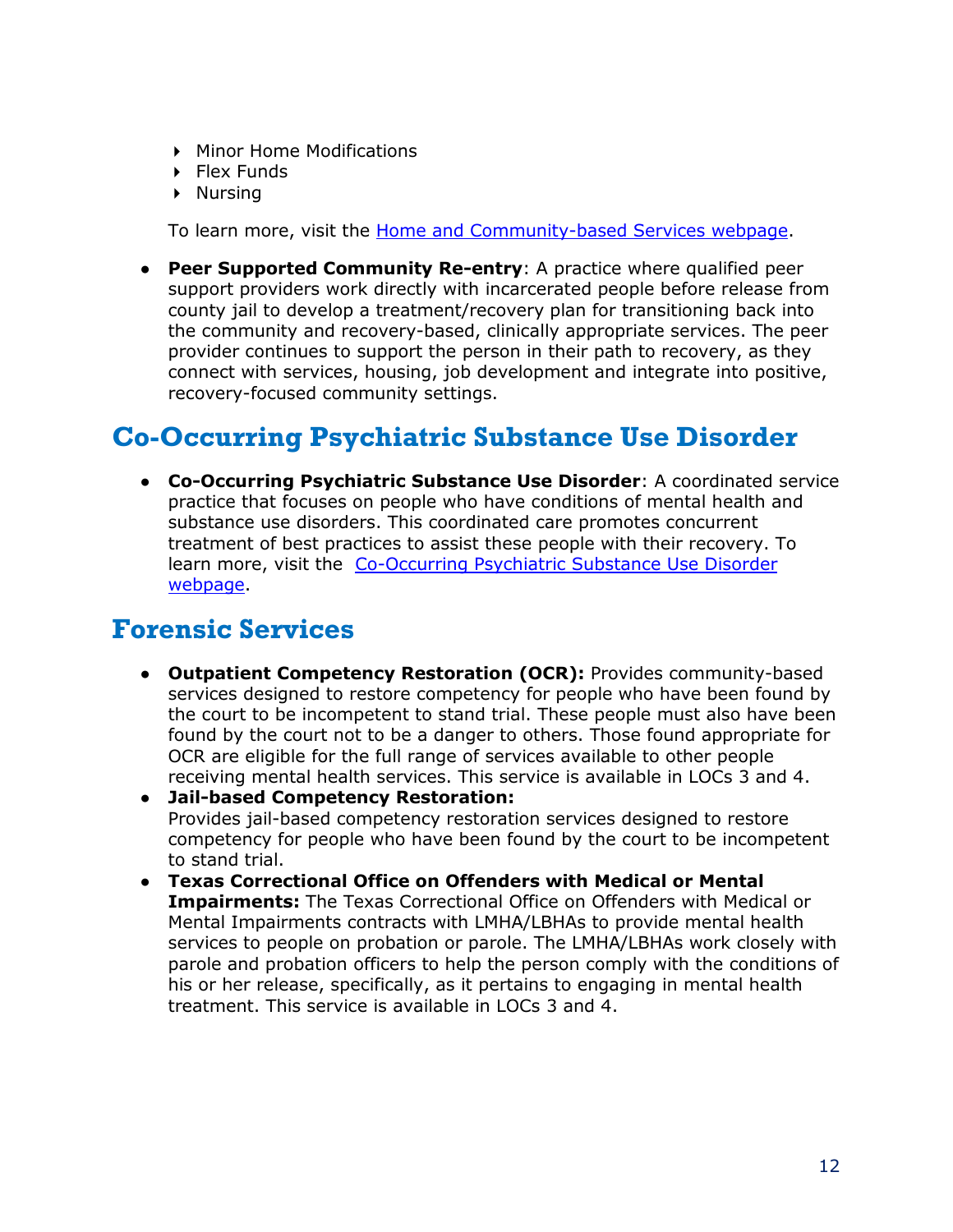### <span id="page-14-0"></span>**5.Setting Goals and Choosing Strategies — Developing a Treatment/Recovery Plan**

After the assessment process is done for your friend or family member and they are given a level of care, they will help put together their treatment/recovery plan that outlines their strength's, needs, goals and resources. This collaboration with the treatment/recovery team gives your friend or family member the opportunity to be a part of the process from the beginning, as well as discuss any concerns. This plan will also describe the services that will be provided to support building their resilience and recovery, and is reviewed and updated every 180 days to track progress.

Once a treatment/recovery plan is developed, a recovery team of professionals will be assigned to provide the services and supports. Sometimes one person might provide a few different types of services. To learn more, refer to the glossary toward the end of this guide.

### <span id="page-14-1"></span>**Building Strengths and Resilience — Discharge**

Progress includes a reduction in symptoms and the improvement of strengths, both of which are essential to building the resilience your friend or family member will need throughout life. If a person who is receiving services has shown improvement in their assessment, achieved their goals, and maintained their recovery, they will be eligible for discharge from services. A person receiving services should not be discharged abruptly, but rather be involved in their own discharge planning in collaboration with their treatment/recovery team.

We hope the care provided within the Texas mental health system provides resilience, hope and recovery for those people receiving services. Each person can develop a healthy sense of identity and well-being, and can succeed in the workplace, their personal lives, and in the community. Your local community mental health center is always there to offer support.

# <span id="page-14-2"></span>**Frequently Asked Questions**

- **What happens if I have a concern about the care my friend or family member was offered or receiving?**
	- The services providers at your LMHA/LBHA or local community mental health center are interested in helping you find solutions to the challenges faced by your friend or family member. First, try speaking to someone on the recovery/treatment team (case manager, therapist, doctor, etc.) about your concern. They will sit down and discuss any concerns you might have.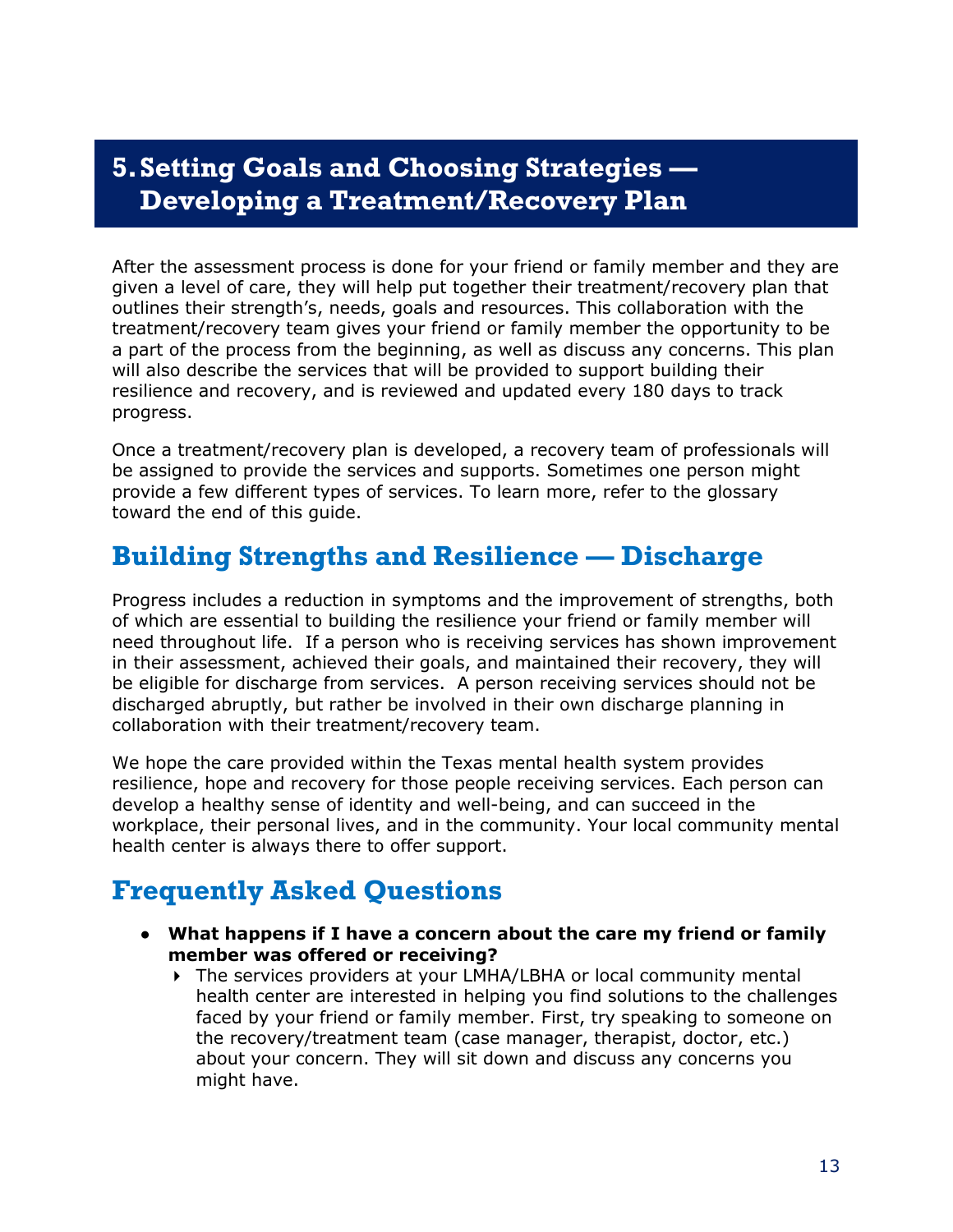- $\triangleright$  If you are not satisfied with the outcome of your conversation, ask the receptionist at your center to connect you to their Clients Rights Officer. Each LMHA/LBHA has a Clients Rights Officer to help people resolve concerns related to your friend or family member's care.
- **What happens if my LMHA/LBHA is not addressing the concerns or complaints I have brought to their attention?**
	- If speaking with their Clients Rights Officer does not address your concern, you can contact the HHSC Office of the Ombudsman:

Office of the Ombudsman

Ombudsman for Behavioral Health

Texas Health and Human Services Commission

Mail Code H700

P.O. Box 13247

Austin, TX 78711

1-800-252-8154

- **What happens if my friend or family member is placed on a waiting list for services?**
	- If your friend or family member has Medicaid coverage, they **should not** be placed on a waiting list to receive mental health care at the LMHA/LBHA. If Medicaid does not cover them, they might be placed on a waiting list depending on the LMHA/LBHAs capacity.
- **At any time, your friend or family member experiences a psychiatric crisis, they are eligible for immediate services. See page 3 of this guide if you believe your friend or family member is experiencing a crisis.**
	- $\triangleright$  If your friend or family member is placed on a waiting list for services, a staff member from the LMHA/LBHA will contact you at least every 30 days to check in on your friend or family member's condition while waiting for services. Contact the LMHA/LBHA if you think their condition has worsened.
	- $\triangleright$  If your friend or family member remains on a waiting list a full year before entering services, a staff member from the LMHA/LBHA will contact you to schedule another full assessment to determine if their needs have changed.
- **What if my friend or family member has specific kinds of needs that cannot be addressed at my LMHA/LBHA?**
	- If the assessment done by the LMHA/LBHA shows your friend or family member has special types of needs that cannot be addressed at the center, your case manager or therapist will likely advise you about providers in the community with the qualifications, expertise and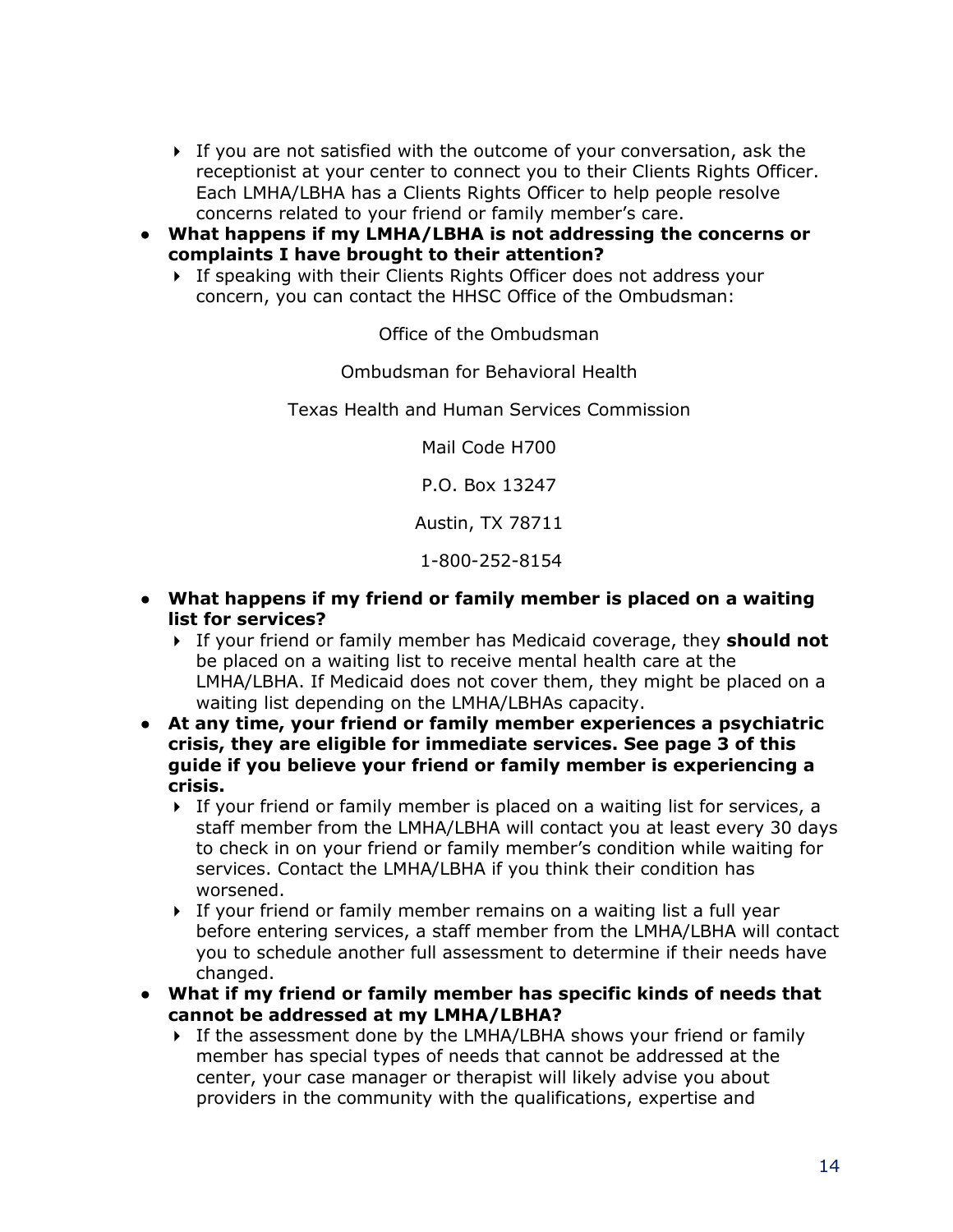resources to address those needs. If center staff do not offer community provider referrals, just ask. They will help you identify resources.

- **How do I know if my friend or family member is eligible for financial help?**
	- All the LMHA/LBHAs accept Medicaid. Ask if your center helps in accessing other state/federal assistance programs or if they can provide information about local offices for these programs.
- **What community resources can my friend or family member find helpful?**
	- $\triangleright$  Dial 2-1-1 This program is committed to helping Texans connect with the services they need. Whether by phone or internet, the goal is to present accurate, well-organized, and easy-to-find information from over 60,000 state and local health and human services programs.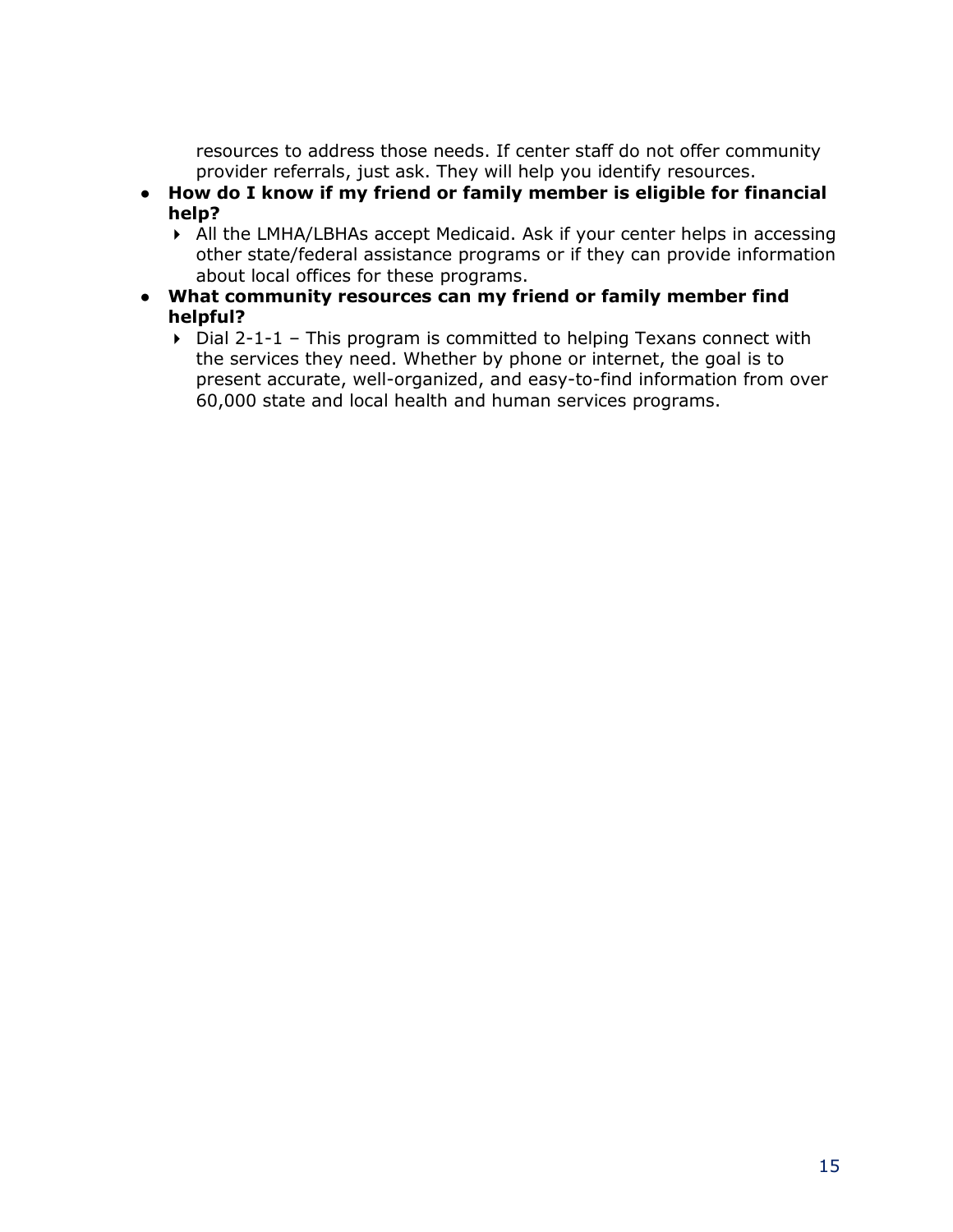### <span id="page-17-0"></span>**6.Glossary — Technical Terms**

**Assessment** — a systematic process for measuring a person's service needs.

**Bipolar disorder** — a mental illness characterized by periods of elevated moods and periods of depression.

**Case Management** — the coordination of a variety of community services, monitoring the services and advocating for people suffering from ongoing mental health issues. Case management can also provide support for the families and friends of these people.

**Clinician** — a physician or other qualified person involved in the treatment and observation of living clients, as distinguished from one engaged in research.

**Confidential** — spoken, written and acted on, etc., in strict privacy or secrecy.

**Co-occurring psychiatric and substance abuse disorder (COPSD)** — a [diagnosis t](#page-17-1)hat includes substance abuse and substance dependency problems, as well as psychiatric diagnoses.

<span id="page-17-1"></span>**Deteriorate** — to become worse.

**Diagnosis —** the process of determining by examination the [nature a](http://dictionary.reference.com/browse/nature)nd circumstances of a diseased condition, or the decision reached from such an examination.

**Discharge plan —** a written plan that addresses the patient's current needs and goals, specifies the services to be provided and by whom. Among the areas that should be addressed in the discharge plan are: mental health services, case management, living arrangements, economic assistance, employment supports, transportation and medication.

**Evidence-based practice (EBP) —** "integrating individual clinical expertise with the best available external clinical evidence from systematic research." (Sackett D, 1996) EBP is the integration of clinical expertise, patient values and the best research evidence into the decision-making process for personal care.

**Intake** — a comprehensive assessment performed by a competent mental health professional or licensed practitioner of the healing arts to identify the person's behavioral health needs, which might include community-based as well as facilitybased services.

**Intervention** — action taken to improve a situation, especially a medical, behavioral or social disorder.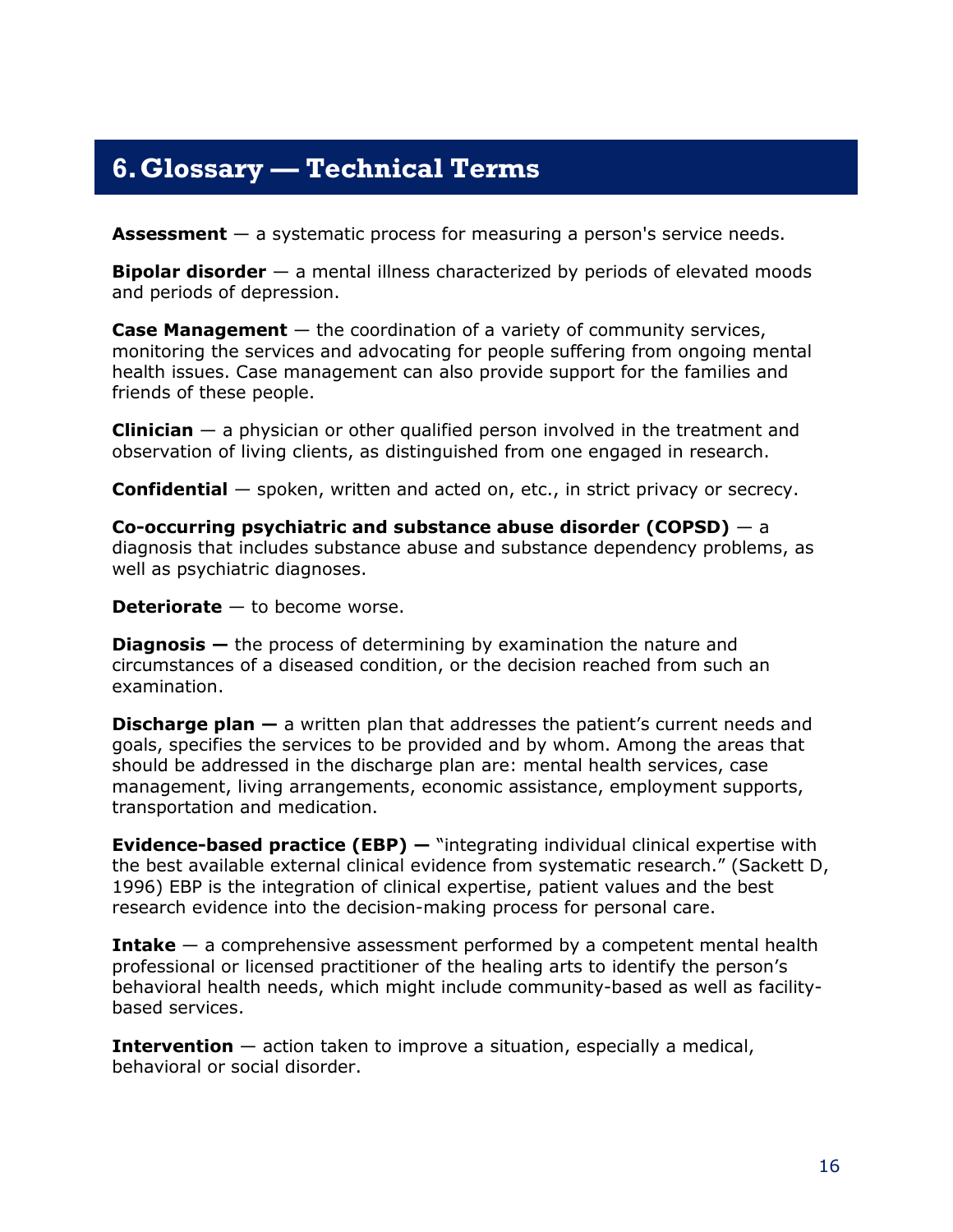**Level of care (LOC) —** a designation given to the HHSC standardized sets of mental health services, based on the [Utilization Management Guidelines and](https://hhs.texas.gov/doing-business-hhs/provider-portals/behavioral-health-services-providers/behavioral-health-provider-resources/utilization-management-guidelines-manual)  [Manual,](https://hhs.texas.gov/doing-business-hhs/provider-portals/behavioral-health-services-providers/behavioral-health-provider-resources/utilization-management-guidelines-manual) which specify the type, amount and duration of mental health [rehabilitative](#page-19-1)  services to be provided to a person.

**Local Mental Health Authority (LMHA)** — an entity to which HHSC delegates its authority and responsibility within a specific region for the planning, policy development, coordination, and resource development and allocation. LMHAs are also responsible for supervising and ensuring the provision of mental health services to people with mental illness in one or more local service areas. In several counties within the Dallas-Fort Worth Metropolitan Area, two agencies designated as a Local Behavioral Health Authority (LBHA) serve the same function as an LMHA.

**Licensed Practitioner of the Healing Arts (LPHA)** — is a licensed physician who can provide some or all of the mental health rehabilitative services and mental health targeted case management services.

**Motivational Interviewing (MI)** — a collaborative, person-centered form of guiding to elicit and strengthen motivation for change. It is an empathic, supportive counseling style that supports the conditions for change. Practitioners are careful to avoid arguments and confrontation, which tend to increase a person's defensiveness and resistance.

**Peer Support Services** — an evidence-based mental health model of care which consists of a qualified peer support provider with lived experience who assists people with their recovery from mental illness and substance use disorders.

**Person-centered Recovery Planning (PCRP) —** a collaborative process between the person, the treatment provider and the person's natural supports. The goal of this collaboration is to develop and implement a plan of action to assist the person in achieving their unique, personal goals along the journey to [recovery.](#page-19-2)

**Post-traumatic Stress Disorder (PTSD) —** a mental health condition that's triggered by a terrifying event  $-$  either experiencing it or witnessing it. Symptoms can include flashbacks, nightmares, severe anxiety, and uncontrollable thoughts about the event.

**Psychosocial** — relates to a person's psychological development in, and interaction with, a social environment.

**Psychosocial Rehabilitation** — social, educational, vocational, behavioral and cognitive interventions provided by members of a person's recovery/treatment team that help improve a person's ability to develop and maintain relationships, occupational or educational achievement, independent living skills and housing. This service includes recovery/treatment planning to facilitate recovery.

**Psychoactive Medication** — a [chemical substance t](http://en.wikipedia.org/wiki/Chemical_substance)hat crosses the [blood–brain](http://en.wikipedia.org/wiki/Blood%E2%80%93brain_barrier)  [barrier](http://en.wikipedia.org/wiki/Blood%E2%80%93brain_barrier) and acts primarily upon the [central nervous system w](http://en.wikipedia.org/wiki/Central_nervous_system)here it affects brain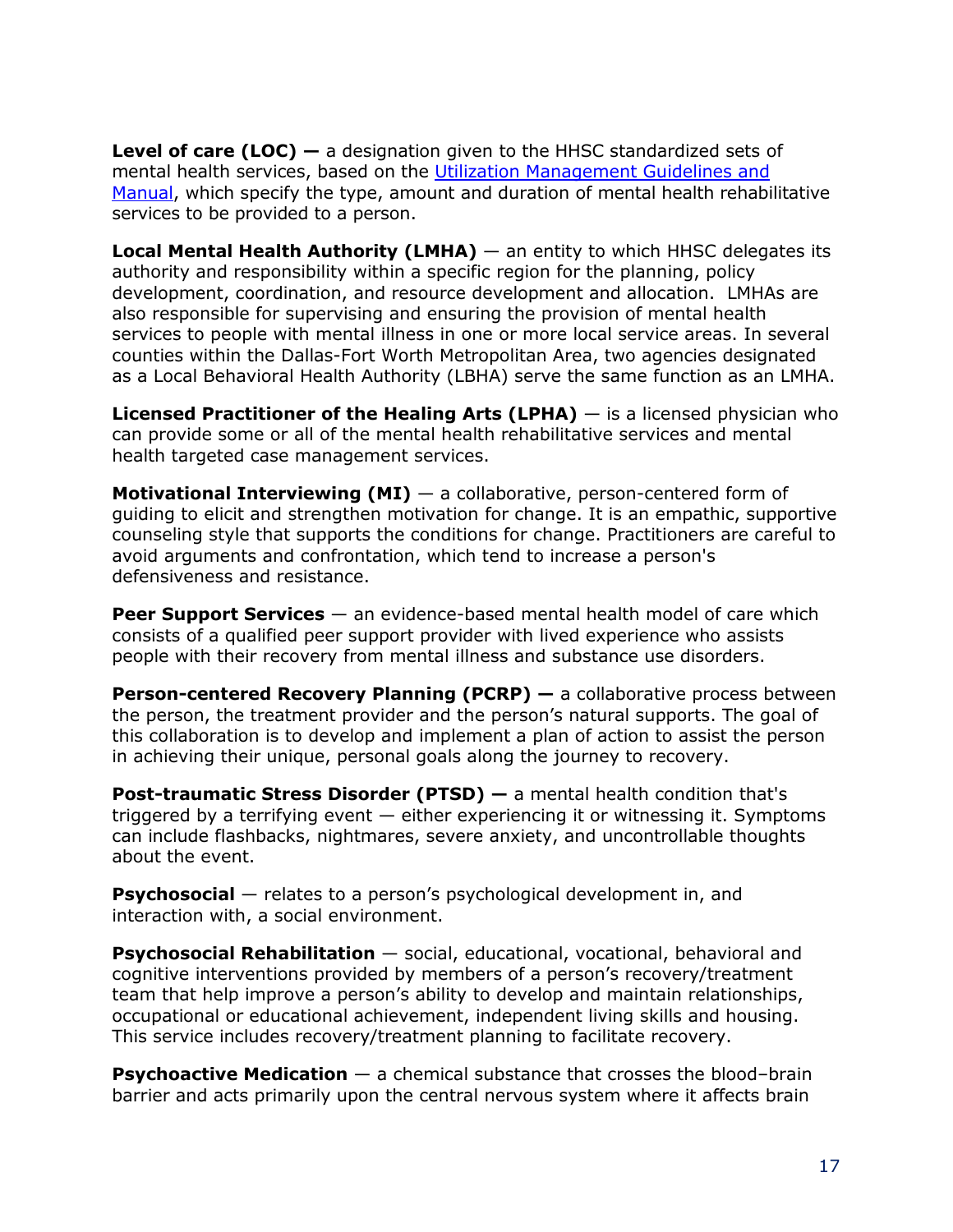function, resulting in alterations in perception, mood, [consciousness,](http://en.wikipedia.org/wiki/Consciousness) [cognition](http://en.wikipedia.org/wiki/Cognition) and behavior.

**Psychoeducation** — education offered to people with a mental health condition and their families to help empower them and cope with their condition in an optimal way.

**Psychotherapy** — a therapeutic interaction or treatment contracted between a trained professional and a client, patient, family, couple or group.

**Psychosis** — an abnormal condition of the mind that involves a "loss of contact" with reality." People experiencing psychosis might exhibit personality changes and thought disorder. Depending on its severity, this can be accompanied by unusual or bizarre behavior, as well as difficulty with social interaction and impairment in carrying out daily life activities.

**Qualified Mental Health Professional – Community Services —** This person received special training and credentialing enabling them to deliver some or all of the mental health rehabilitative services and mental health targeted case management services.

<span id="page-19-2"></span>**Recovery** — a process of change through which people improve their health and wellness, live a self-directed life, and strive to reach their full potential.

<span id="page-19-1"></span>**Rehabilitation** — a treatment (or multiple treatments) designed to facilitate the process of recovery from injury, illness or disease.

**Relapse** — the return of an illness or behavior after a period of improvement.

<span id="page-19-0"></span>**Resilience** — having the ability to overcome challenges and adapt to stressful or life-changing situations.

**Respite Care Service** — a short-term period of care for a service recipient who has mental health, intellectual/developmental, behavioral or physical challenges. The purpose is to provide the service recipient's family or regular caregiver with a time-limited break from the routine care that they provide.

**Schizophrenia** — a mental disorder often characterized by abnormal social behavior and failure to recognize what is real.

**Screening** — the initial contact between a clinician and potential client for gathering demographic data and other information, as necessary, to determine eligibility and need for services.

**Serious Mental Illness (SMI)** — an adult can be considered to have an SMI, and can receive mental health services, if they are experiencing significant functional impairment because of a mental health disorder, as defined by the Diagnostic and Statistical Manual of Mental Disorders, 5th Edition (DSM-5), including: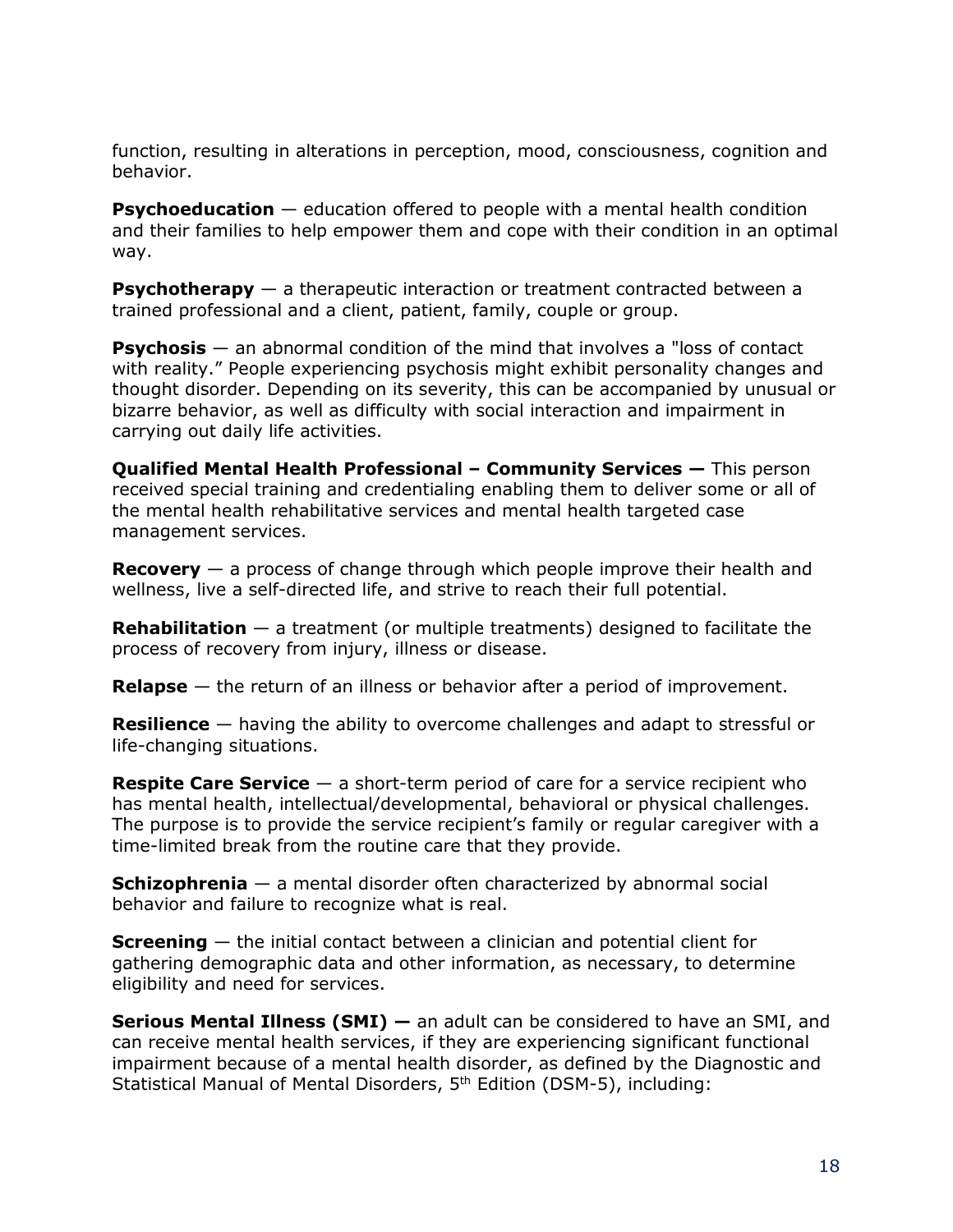- Major depressive disorder, including single episode or recurrent major depressive disorder
- Post-traumatic stress disorder
- Schizoaffective disorder, including bipolar and depressive types
- Obsessive compulsive disorder
- Anxiety disorder
- Attention-deficit disorder
- Delusional disorder
- Bulimia nervosa, anorexia nervosa or other eating disorders not otherwise specified
- Any other [diagnosed m](#page-17-1)ental health disorder

A single diagnosis of substance abuse, an intellectual developmental disorder (IDD), a developmental disorder (e.g., autism), or any other organic conditions (e.g., head injury or dementia) does not meet the SMI standard.

**Social Security Disability Income (SSDI) —** this program is the largest of several federal programs that provide assistance to people with disabilities. It is administered by the Social Security Administration and only persons who have a disability and meet medical criteria may qualify for benefits.

**Supplemental Security Income (SSI)** — a federal income supplement program funded by general tax revenues (not Social Security taxes). It is designed to help aged, blind and disabled people who have little or no income. It also provides cash to meet basic needs for food, clothing and shelter.

**Symptomology (also, symptomatology)** — the set of symptoms characteristic of a medical condition or exhibited by a patient.

**Wraparound Approach** — a philosophy of care with a defined planning process used to build constructive relationships and support networks among children and youth with emotional or behavioral disorders and their families. It is communitybased, culturally relevant, individualized, strengths-based and family-centered.